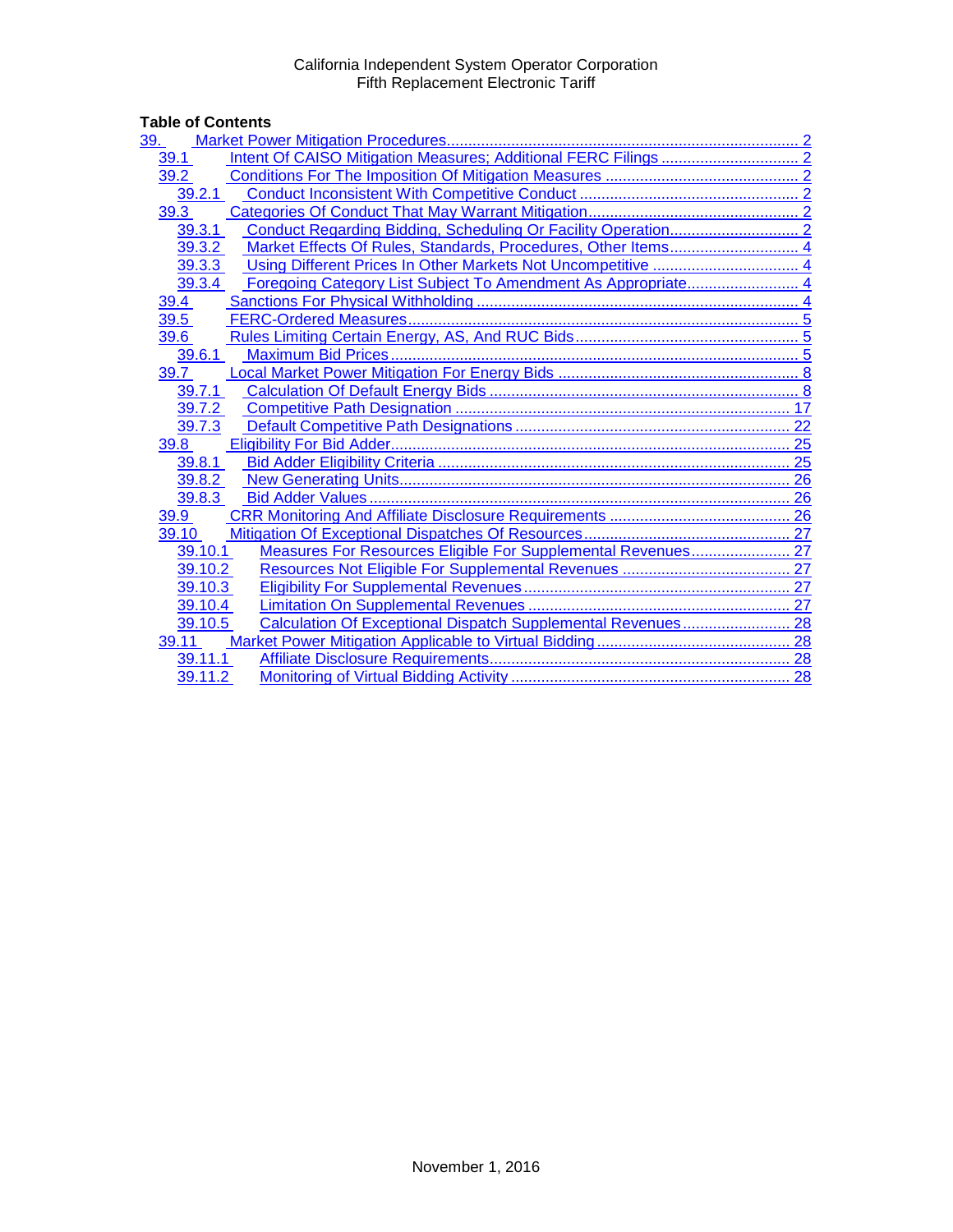#### <span id="page-1-0"></span>**39. Market Power Mitigation Procedures**

# <span id="page-1-1"></span>**39.1 Intent Of CAISO Mitigation Measures; Additional FERC Filings**

These CAISO market power mitigation measures ("Mitigation Measures") are intended to provide the means for the CAISO to mitigate the market effects of any conduct that would substantially distort competitive outcomes in the CAISO Markets while avoiding unnecessary interference with competitive price signals. These Mitigation Measures are intended to minimize interference with an open and competitive market, and thus to permit, to the maximum extent practicable, price levels to be determined by competitive forces under the prevailing market conditions. To that end, the Mitigation Measures authorize the mitigation only of specific conduct identified through explicit procedures specified below. In addition, the CAISO shall monitor the markets it administers for conduct that it determines constitutes an abuse of market power but is not addressed by the market power mitigation procedures specified below. If the CAISO identifies any such conduct, it shall make a filing under Section 205 of the Federal Power Act, 16 U.S.C. § 824d, with FERC requesting authorization to apply appropriate mitigation measures. Any such filing shall identify the particular conduct the CAISO believes warrants mitigation, shall propose a specific mitigation measure for the conduct, and shall set forth the CAISO's justification for imposing that mitigation measure.

#### <span id="page-1-2"></span>**39.2 Conditions For The Imposition Of Mitigation Measures**

# <span id="page-1-3"></span>**39.2.1 Conduct Inconsistent With Competitive Conduct**

In general, the CAISO shall consider a Market Participant's conduct to be inconsistent with competitive conduct if the conduct would not be in the economic interest of the Market Participant in the absence of market power. The categories of conduct that are inconsistent with competitive conduct include, but may not be limited to, the four categories of conduct specified in Section 39.3 below.

# <span id="page-1-4"></span>**39.3 Categories Of Conduct That May Warrant Mitigation**

# <span id="page-1-5"></span>**39.3.1 Conduct Regarding Bidding, Scheduling Or Facility Operation**

Mitigation Measures may be applied to bidding, scheduling or operation of an Electric Facility or as specified in Section 39.3.1. The following categories of conduct, whether by a single firm or by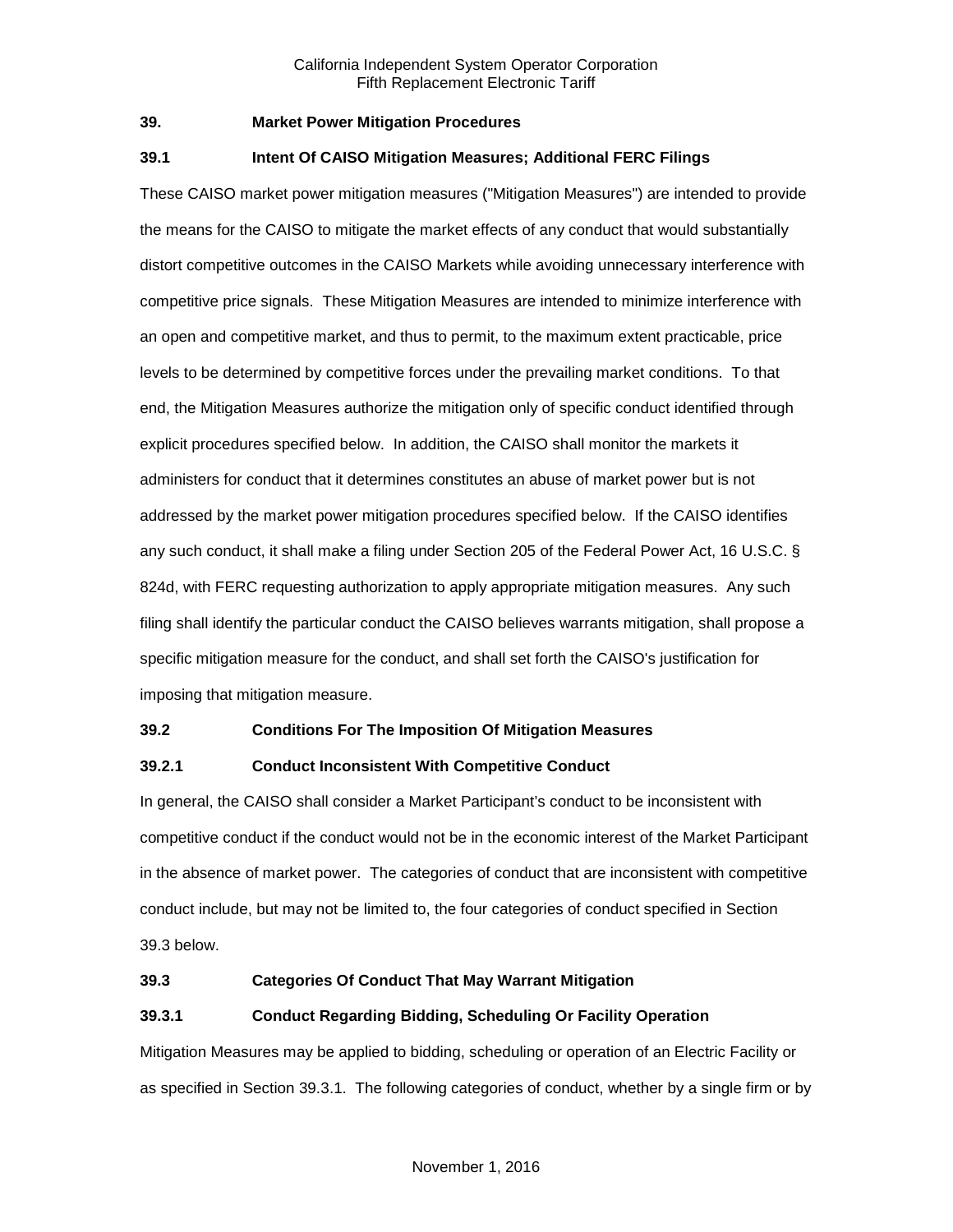multiple firms acting in concert, may cause a material effect on prices or generally the outcome of the CAISO Markets if exercised from a position of market power. Accordingly, the CAISO shall monitor the CAISO Markets for the following categories of conduct, and shall impose appropriate Mitigation Measures if such conduct is detected and the other applicable conditions for the imposition of Mitigation Measures are met:

- (1) Physical withholding of an Electric Facility, in whole or in part, that is, not offering to sell or schedule the output of or services provided by an Electric Facility capable of serving a CAISO Market. Such withholding may include, but not be limited to: (i) falsely declaring that an Electric Facility has been forced out of service or otherwise become totally or partially unavailable, (ii) refusing to offer Bids for an Electric Facility when it would be in the economic interest, absent market power, of the withholding entity to do so, (iii) declining Bids called upon by the CAISO (unless the CAISO is informed in accordance with established procedures that the relevant resource for which the Bid is submitted has undergone a forced outage or derate), or (iv) operating a Generating Unit in Real-Time to produce an output level that is less than the Dispatch Instruction.
- (2) Economic withholding of an Electric Facility, that is, submitting Bids for an Electric Facility that are unjustifiably high (relative to known operational characteristics and/or the known operating cost of the resource) so that: (i) the Electric Facility is not or will not be dispatched or scheduled, or (ii) the Bids will set LMPs.
- (3) Uneconomic production from an Electric Facility, that is, increasing the output of an Electric Facility to levels that would otherwise be uneconomic in order to cause, and obtain benefits from, a Transmission Constraint.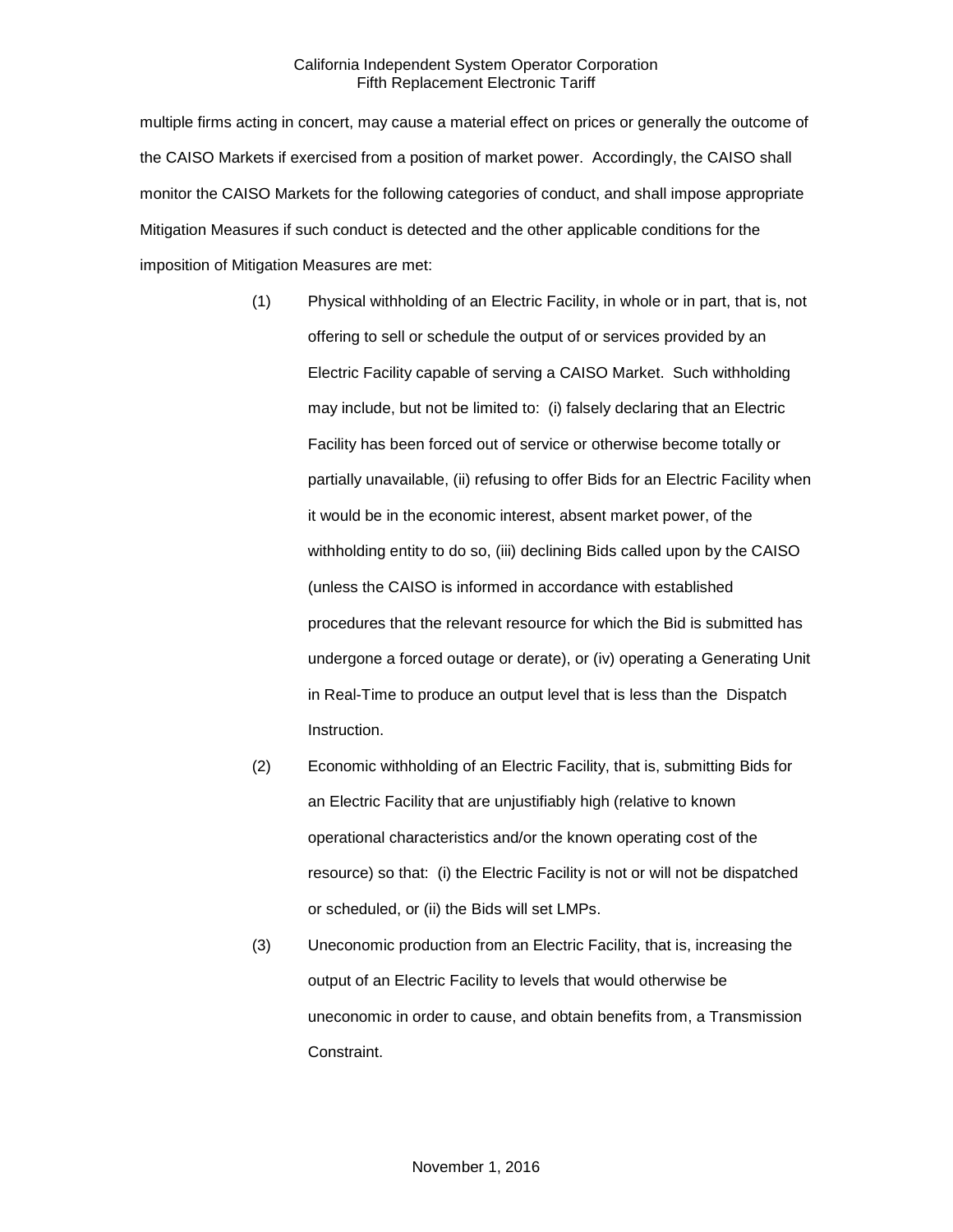(4) Bidding practices that distort prices or uplift charges away from those expected in a competitive market, such as registering Start-Up Cost and Minimum Load Cost data or submitting Bid Costs on behalf of an Electric Facility that are unjustifiably high (relative to known operational characteristics and/or the known operating cost of the resource) or misrepresenting the physical operating capabilities of an Electric Facility resulting in uplift payments or prices significantly in excess of actual costs.

#### <span id="page-3-0"></span>**39.3.2 Market Effects Of Rules, Standards, Procedures, Other Items**

Mitigation Measures may also be imposed to mitigate the market effects of a rule, standard, procedure, design feature, or known software imperfection of a CAISO Market that allows a Market Participant to manipulate market prices or otherwise impair the efficient operation of that market, pending the revision of such rule, standard, procedure design feature, or software defect to preclude such manipulation of prices or impairment of efficiency.

# <span id="page-3-1"></span>**39.3.3 Using Different Prices In Other Markets Not Uncompetitive**

Taking advantage of opportunities to sell at a higher price or buy at a lower price in a market other than a CAISO Market shall not be deemed a form of withholding or otherwise inconsistent with competitive conduct.

# <span id="page-3-2"></span>**39.3.4 Foregoing Category List Subject To Amendment As Appropriate**

The CAISO shall monitor CAISO Markets for other categories of conduct, whether by a single firm or by multiple firms acting in concert, that have material effects on prices in a CAISO Market or other payments. The CAISO shall seek to amend the foregoing list as may be appropriate to include any such conduct that would substantially distort or impair the competitiveness of any of the CAISO Markets.

#### <span id="page-3-3"></span>**39.4 Sanctions For Physical Withholding**

The CAISO may report a Market Participant the CAISO determines to have engaged in physical withholding, including providing the CAISO false information regarding derating or outage of an Electric Facility, to the Federal Energy Regulatory Commission in accordance with Section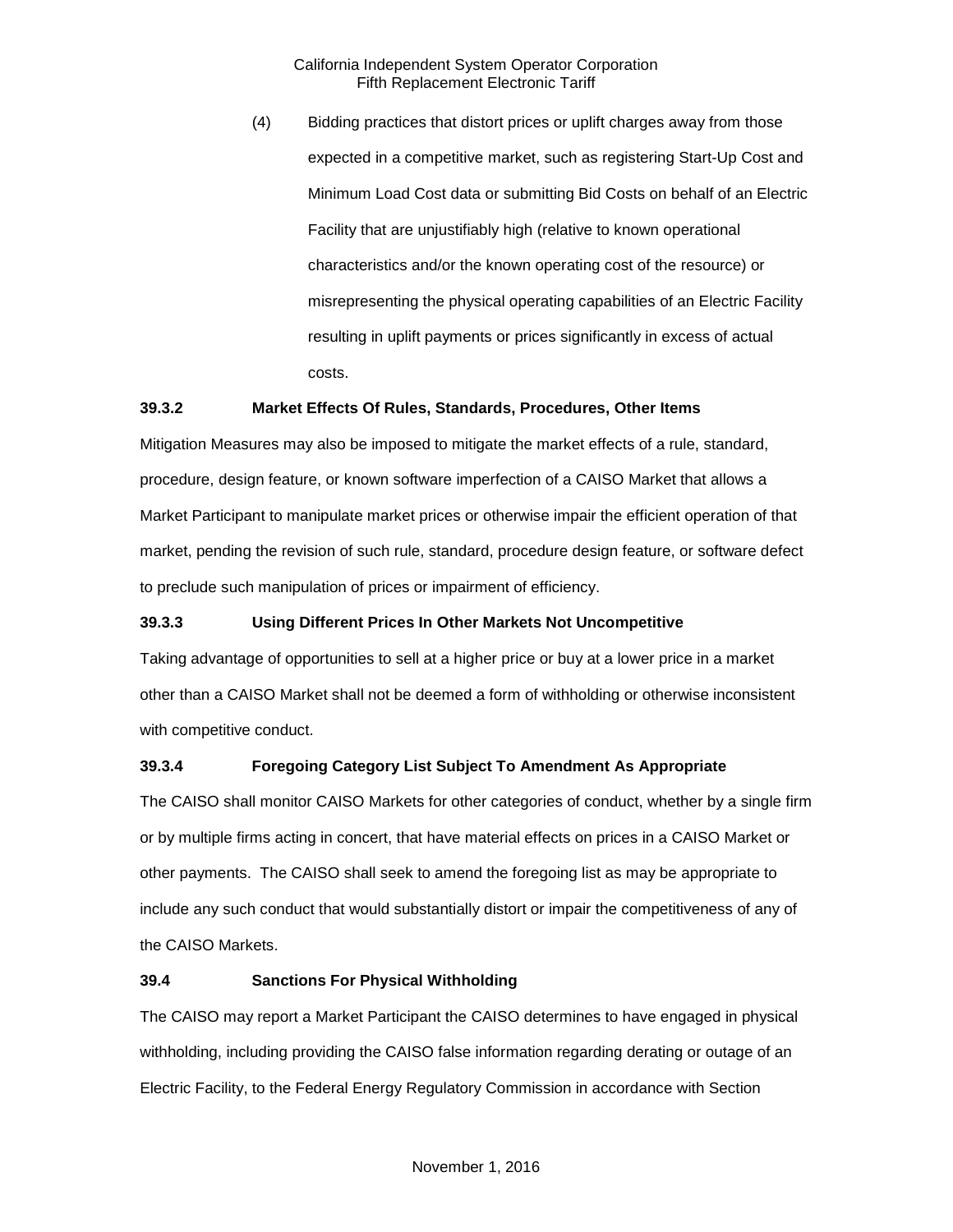9.3.10.5. In addition, a Market Participant that fails to operate a Generating Unit in conformance with CAISO Dispatch Instructions shall be subject to the penalties set forth in Section 11.23.

# <span id="page-4-0"></span>**39.5 FERC-Ordered Measures**

In addition to any mitigation measures specified above, the CAISO shall administer, and apply when appropriate in accordance with their terms, such other mitigation measures as it may be directed to implement by order of the FERC.

# <span id="page-4-1"></span>**39.6 Rules Limiting Certain Energy, AS, And RUC Bids**

# <span id="page-4-2"></span>**39.6.1 Maximum Bid Prices**

Notwithstanding any other provision of this CAISO Tariff, maximum Bid price provisions of Section 39 shall apply to limit, Energy Bids, RUC Availability Bids, and Ancillary Service Bids as specified below.

# **39.6.1.1 Maximum Price for Energy Bids**

For the twelve (12) months following the effective date of this Section, the maximum Energy Bid prices shall be \$500/MWh. After the twelfth month following the effective date of this Section, the maximum Energy Bid price shall be \$750/MWh. After the twenty-fourth month following the effective date of this Section, the maximum Energy Bid price shall be \$1,000/MWh.

# **39.6.1.2 Maximum RUC Availability Bid Prices**

The maximum RUC Availability Bid price shall be \$250/MW/h.

# **39.6.1.3 Maximum Ancillary Services Bid Prices**

The maximum level for Ancillary Services Bid prices shall be \$250/MWh.

#### **39.6.1.3.1 Maximum Regulation Mileage Bid Price**

The maximum Mileage Bid price shall be \$50.

# **39.6.1.4 Minimum Bid Price for Energy Bids**

The minimum Energy Bid price shall be negative \$150/MWh. These rules apply to all Energy Bids, including Virtual Bids.

# **39.6.1.5 Minimum Bid Price for Ancillary and RUC Bids**

Ancillary Service Bids and RUC Availability Bids submitted into CAISO markets must have Bid prices not less than \$0/MW/h.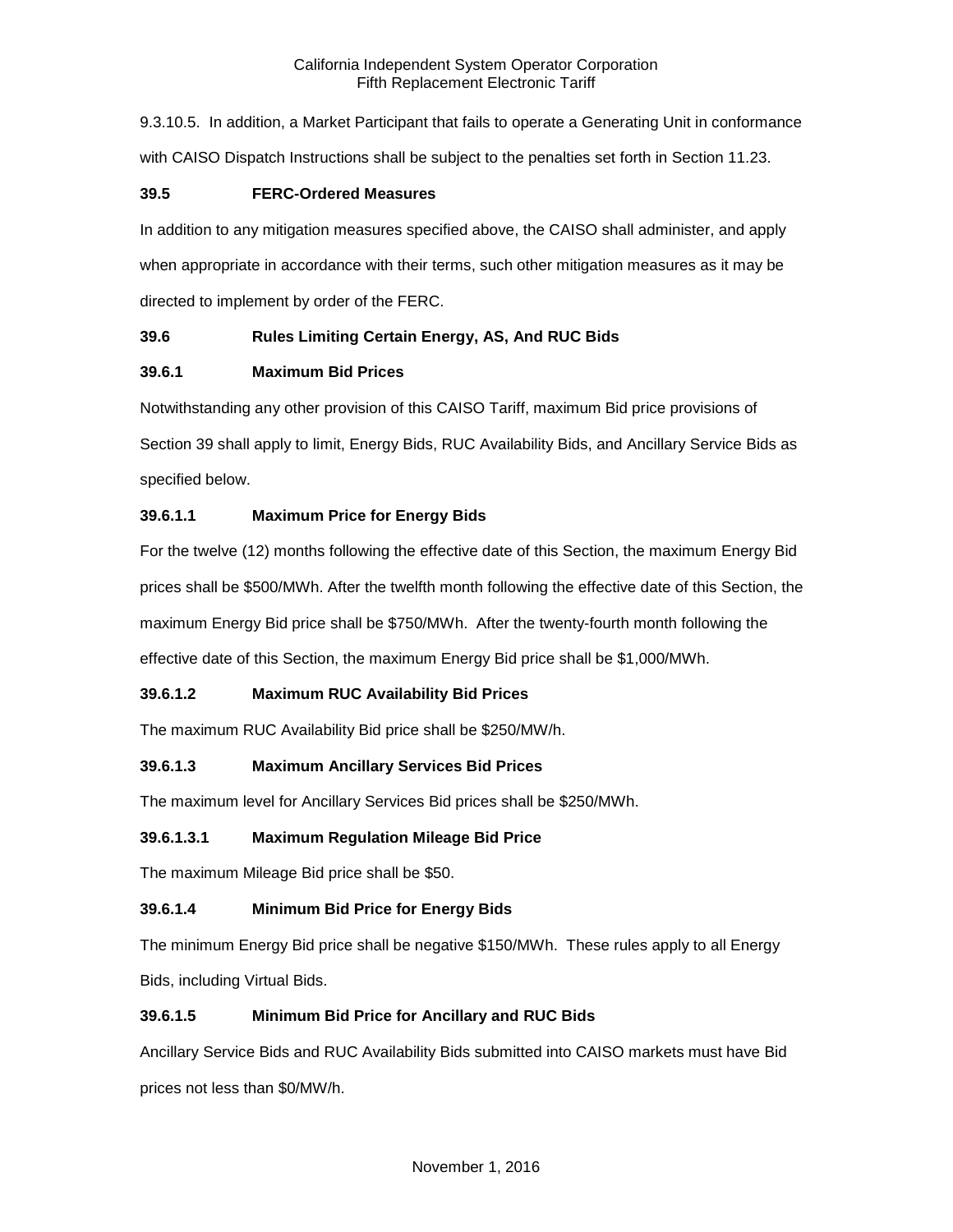# **39.6.1.5.1 Minimum Regulation Mileage Bid Prices**

Regulation Mileage Bids submitted into CAISO markets must have Bid prices not less than \$0.

# **39.6.1.6 Maximum Start-Up Cost and Minimum Load Cost Registered Cost Values**

The maximum Start-Up Cost and Minimum Load Cost values registered in the Master File by Scheduling Coordinators for capacity of non-Multi-Stage Generating Resources that are eligible and elect to use the Registered Cost methodology in accordance with Section 30.4 will be limited to 150 percent of the Projected Proxy Cost. The maximum Start-Up Cost and Minimum Load Cost values registered in the Master File by Scheduling Coordinators for capacity of Multi-Stage Generating Resources that are eligible and elect to use the Registered Cost methodology in accordance with Section 30.4 will be limited to 150 percent of the Projected Proxy Cost for each MSG Configuration of the resources. The Projected Proxy Cost for natural gas-fired resources will include a gas price component, a major maintenance expense component, if available, a volumetric Grid Management Charge component, and, if eligible, a projected Greenhouse Gas Allowance Price component calculated as set forth in this Section 39.6.1.6. The Projected Proxy Cost for non-natural gas-fired resources will be based on costs provided to the CAISO pursuant to Section 30.4.1.1.2, a major maintenance expense component, if available, a volumetric Grid Management Charge component, and, if eligible, a projected Greenhouse Gas Allowance Price component calculated as set forth in this Section 39.6.1.6.

#### **39.6.1.6.1 Gas Price Component of Projected Proxy Cost**

For natural gas-fired resources, the CAISO will calculate a gas price to be used in establishing maximum Start-Up Costs and Minimum Load Costs after the twenty-first day of each month and post it on the CAISO Website by the end of each calendar month. The price will be applicable for Scheduling Coordinators for natural gas-fired Use-Limited Resources electing to use the Registered Cost methodology until a new gas price is calculated and posted on the CAISO Website. The gas price will be calculated as follows:

(1) Daily closing prices for monthly natural gas futures contracts at Henry Hub for the next calendar month are averaged over the first twenty-one (21) days of the month, resulting in a single average for the next calendar month.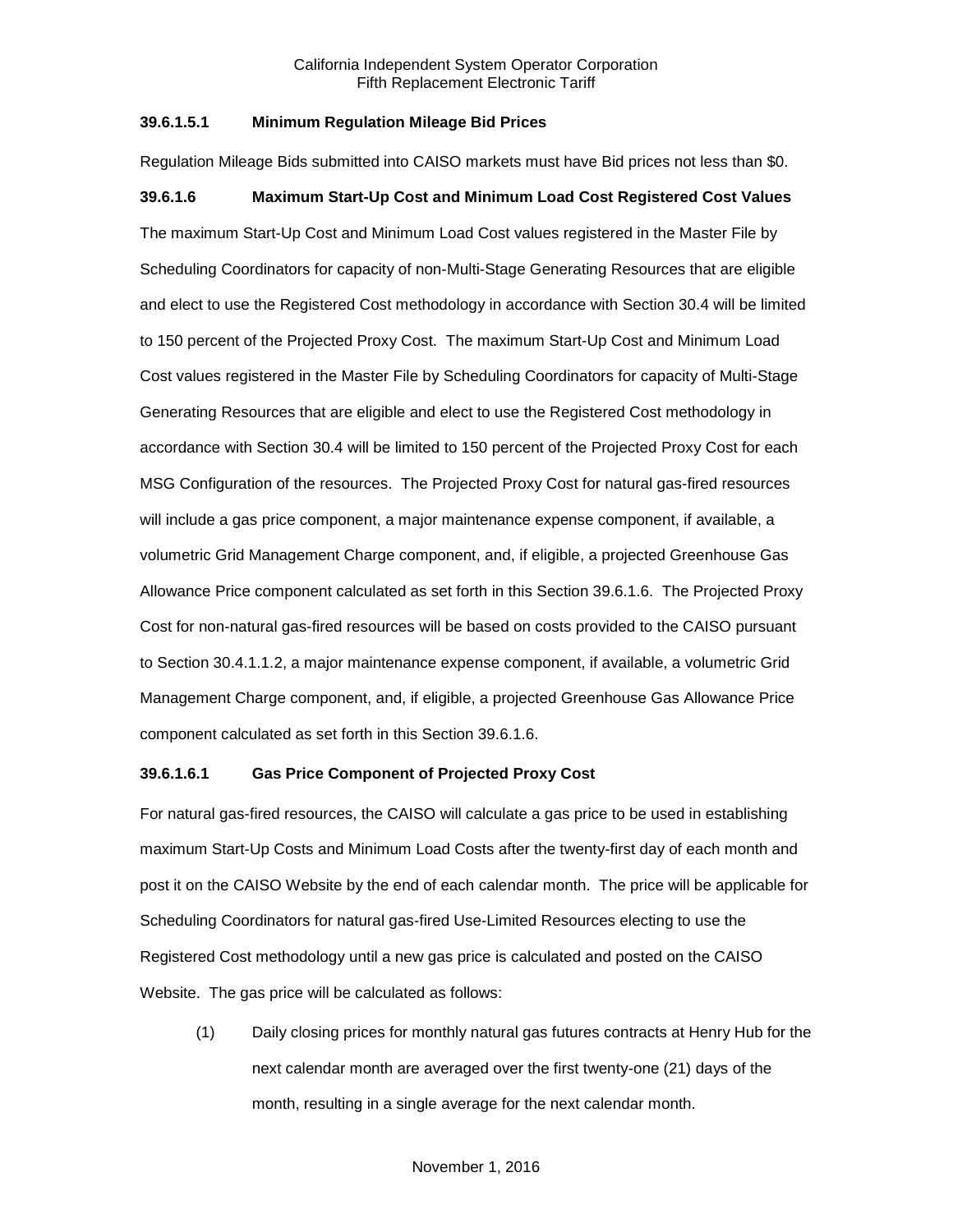- (2) Daily prices for futures contracts for basis swaps at identified California delivery points, are averaged over the first twenty-one (21) days of the month for the identified California delivery points as set forth in the Business Practice Manual.
- (3) For each of the California delivery points, the average Henry Hub and basis swap prices are combined and will be used as the baseline gas price applicable for calculating the caps for Start-Up and Minimum Load Costs for Use-Limited Resources electing to use the Registered Cost methodology. The most geographically appropriate will apply to a particular resource.
- (4) The applicable intra-state gas transportation charge as set forth in the Business Practice Manual will be added to the baseline gas price for each Use-Limited Resource that elects to use the Registered Cost methodology to create a final gas price for calculating the caps for Start-Up and Minimum Load Costs for each such resource.

For non-natural gas-fired resources, the Projected Proxy Costs for Start-Up Costs and Minimum Load Costs will be calculated using the information contained in the Master File used for calculating the Proxy Cost, as set forth in the Business Practice Manual.

#### **39.6.1.6.2 Projected Greenhouse Gas Allowance Price**

For resources that are registered with the California Air Resources Board as having a greenhouse gas compliance obligation, the CAISO will calculate a projected Greenhouse Gas Allowance Price component to be used in establishing maximum Start-Up Costs and Minimum Load Costs after the twenty-first day of each month and will post it on the CAISO Website by the end of that month. The projected Greenhouse Gas Allowance Price component will be applicable for Scheduling Coordinators on behalf of eligible Use-Limited Resources electing to use the Registered Cost methodology until a new projected Greenhouse Gas Allowance Price component is calculated and posted on the CAISO Website. The projected Greenhouse Gas Allowance Price component will be calculated by averaging the applicable daily Greenhouse Gas Allowance Prices calculated over the first twenty (20) days of the month using the methodology set forth in Section 39.7.1.1.1.4.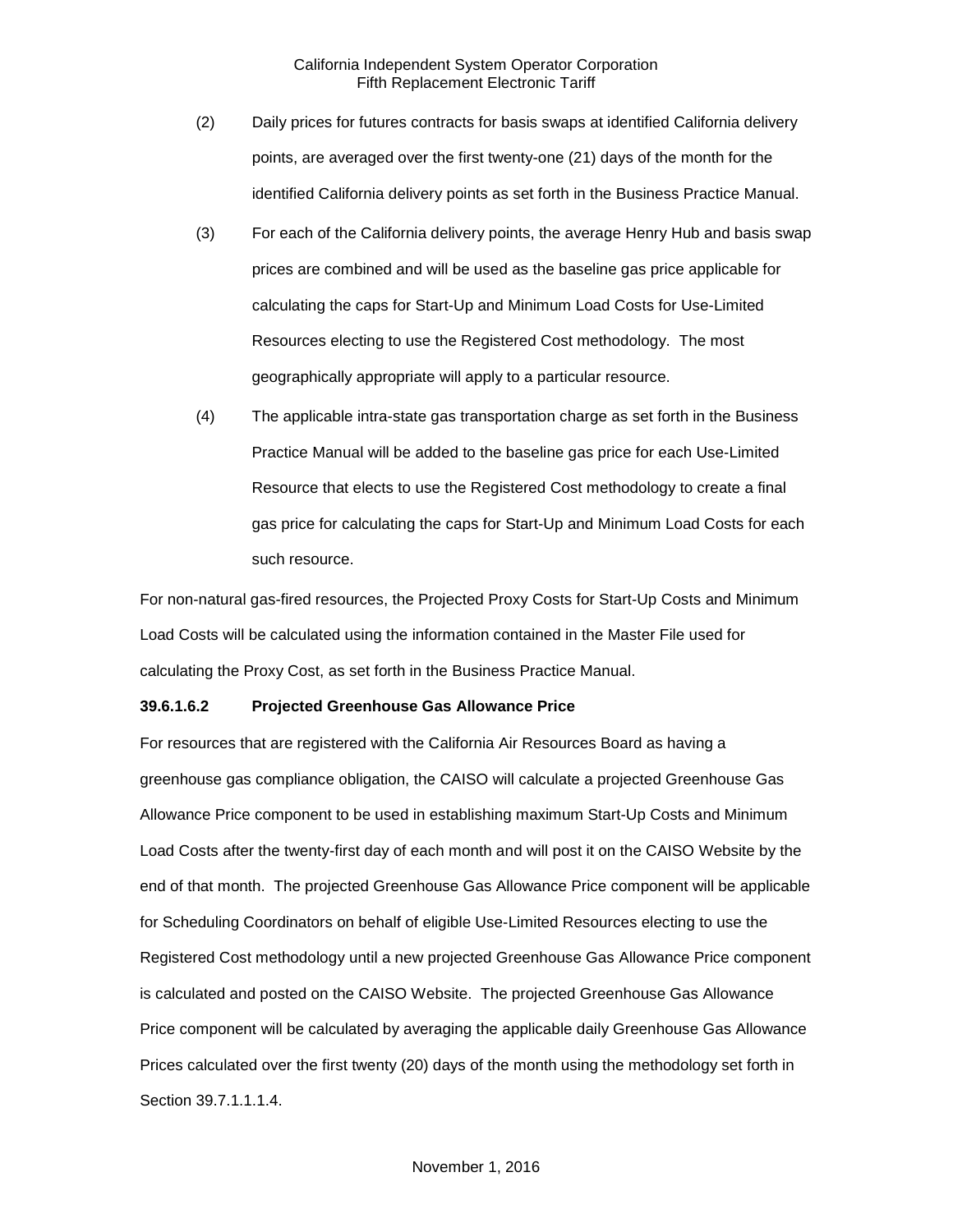# **39.6.1.6.3 Major Maintenance Expense Component**

The major maintenance expense component is determined based on the process set forth in Section 30.4.1.1.4.

# **39.6.1.6.4 Volumetric Grid Management Charge Component**

The volumetric Grid Management Charge component is set forth in Sections 39.7.1.1.1.1 and 39.7.1.1.1.2.

# **39.6.1.7 Maximum Transition Cost Values**

Scheduling Coordinators for capacity of Multi-Stage Generating Resources that are eligible and elect to use the Registered Cost methodology in accordance with Section 30.4 must register Transition Costs for each feasible transition between a lower MSG Configuration and a higher MSG Configuration, between zero and a maximum of 150 percent of the difference between the Projected Proxy Cost for the Start-Up Costs for the higher MSG Configuration, minus the Projected Proxy Cost for the Start-Up Costs for the lower MSG Configuration. If the result of this calculation is negative for any transition between two MSG Configurations, then the associated Transition Cost shall be zero.

# <span id="page-7-0"></span>**39.7 Local Market Power Mitigation For Energy Bids**

Local Market Power Mitigation is based on the assessment and designation of Transmission Constraints as competitive or non-competitive pursuant to Section 39.7.2. The local market power mitigation processes are described in Section 31.2 for the DAM and Sections 34.1.5 for the RTM.

# <span id="page-7-1"></span>**39.7.1 Calculation Of Default Energy Bids**

Default Energy Bids shall be calculated by the CAISO, for the on-peak hours and off-peak hours for both the DAM and RTMs, pursuant to one of the methodologies described in this Section. The Scheduling Coordinator for each Generating Unit owner or Participating Load must rank order the following options of calculating the Default Energy Bid starting with its preferred method. The Scheduling Coordinator must provide the data necessary for determining the Variable Costs unless the Negotiated Rate Option precedes the Variable Cost Option in the rank order, in which case the Scheduling Coordinator must have a negotiated rate established with the Independent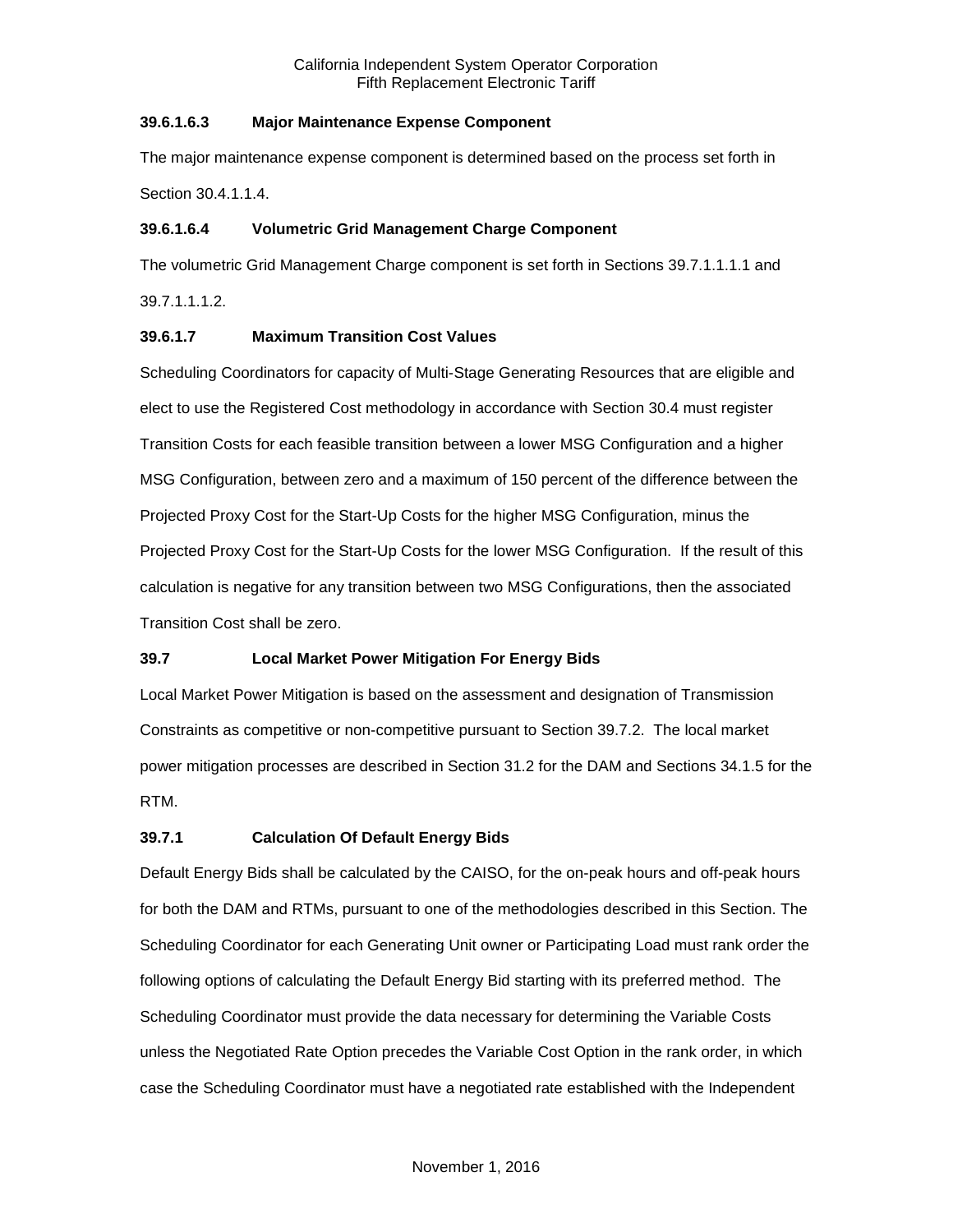Entity charged with calculating the Default Energy Bid. If no rank order is specified for a Generating Unit or Participating Load, then the default rank order of (1) Variable Cost Option, (2) Negotiated Rate Option, (3) LMP Option will be applied. For the first ninety (90) days after changes to resource status and MSG Configurations as specified in Section 27.8.3, including the first ninety (90) days after the effective date of Section 27.8.3, the Default Energy Bid option for the resource is limited to the Negotiated Rate Option or the Variable Cost Option.

#### **39.7.1.1 Variable Cost Option**

For natural gas-fueled units, the Variable Cost Option will calculate the Default Energy Bid by adding incremental cost (comprised of incremental fuel cost plus a volumetric Grid Management Charge adder plus a greenhouse gas cost adder if applicable) with variable operation and maintenance cost, adding ten percent (10%) to the sum, and adding a Bid Adder if applicable. For non-natural gas-fueled units, the Variable Cost Option will calculate the Default Energy Bid by summing incremental fuel cost plus ten percent (10%) of fuel cost plus a Bid Adder if applicable.

# **39.7.1.1.1 Incremental Cost Calculations Under the Variable Cost Option**

# **39.7.1.1.1.1 Natural Gas-Fired Resources**

(a) Calculation of incremental fuel cost - For natural gas-fueled units, incremental fuel cost is calculated based on an incremental heat rate curve multiplied by the natural gas price calculated as described below.

Resource owners shall submit to the CAISO average heat rates (Btu/kWh) measured for at least two (2) and up to eleven (11) generating operating points (MW), where the first and last operating points refer to the minimum and maximum operating levels (i.e., PMin and PMax), respectively. The average heat rate curve formed by the (Btu/kWh, MW) pairs is a piece-wise linear curve between operating points, and two (2) average heat rate pairs yield one (1) incremental heat rate segment that spans two (2) consecutive operating points. The incremental heat rates (Btu/kWh) in the incremental heat rate curve are calculated by converting the average heat rates submitted by resource owners to the CAISO to requirements of heat input (Btu/h) for each of the operating points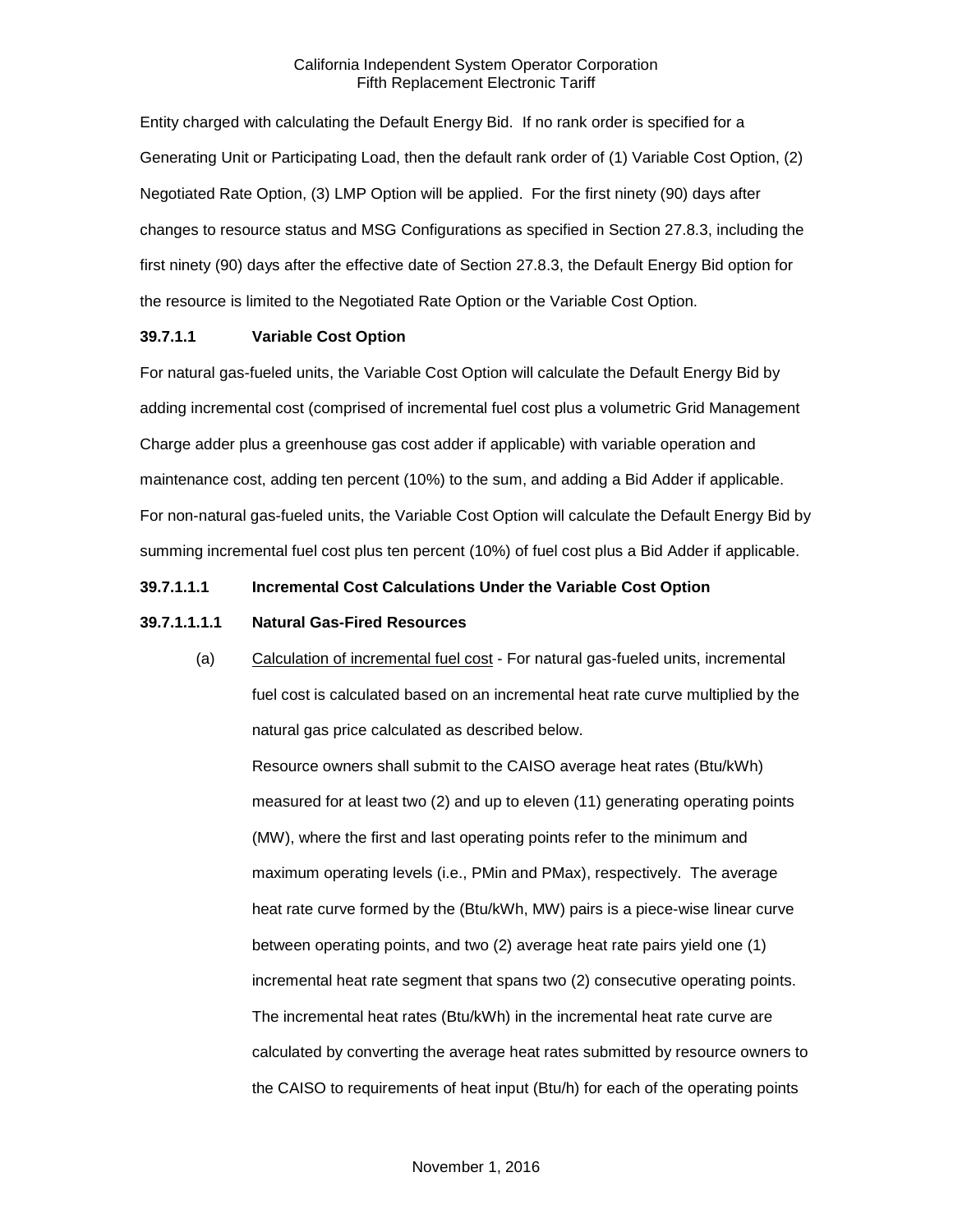and dividing the changes in requirements of heat input from one (1) operating point to the next by the changes in MW between two (2) consecutive operating points as specified in the Business Practice Manual. For each segment representing operating levels below eighty (80) percent of the unit's PMax, the incremental heat rate is limited to the maximum of the average heat rates for the two (2) operating points used to calculate the incremental heat rate segment. The unit's final incremental fuel cost curve is calculated by multiplying this incremental heat rate curve by the applicable natural gas price, and then, if necessary, applying a left-to-right adjustment to ensure that the final incremental cost curve is monotonically non-decreasing. Heat rate and cost curves shall be stored, updated, and validated in the Master File.

- (b) Calculation of greenhouse gas cost adder For each natural gas-fired resource registered with the California Air Resources Board as having a greenhouse gas compliance obligation, the CAISO will calculate a greenhouse gas cost adder as the product of the resource's incremental heat rate, the greenhouse gas emissions rate authorized by the California Air Resources Board, and the applicable Greenhouse Gas Allowance Price.
- (c) Calculation of volumetric Grid Management Charge adder For each natural gas-fired resource, the CAISO will include a volumetric Grid Management Charge adder that consists of: (i) the Market Services Charge; (ii) the System Operations Charge; and (iii) the Bid Segment Fee divided by the MW in the Bid segment.

#### **39.7.1.1.1.2 Non-Natural Gas-Fired Resources**

For non-natural gas-fueled units, incremental fuel cost is calculated based on an average cost curve as described below.

Resource owners for non-natural gas-fueled units shall submit to the CAISO average fuel costs (\$/MW) measured for at least two (2) and up to eleven (11) generating operating points (MW), where the first and last operating points refer to the minimum and maximum operating levels (i.e.,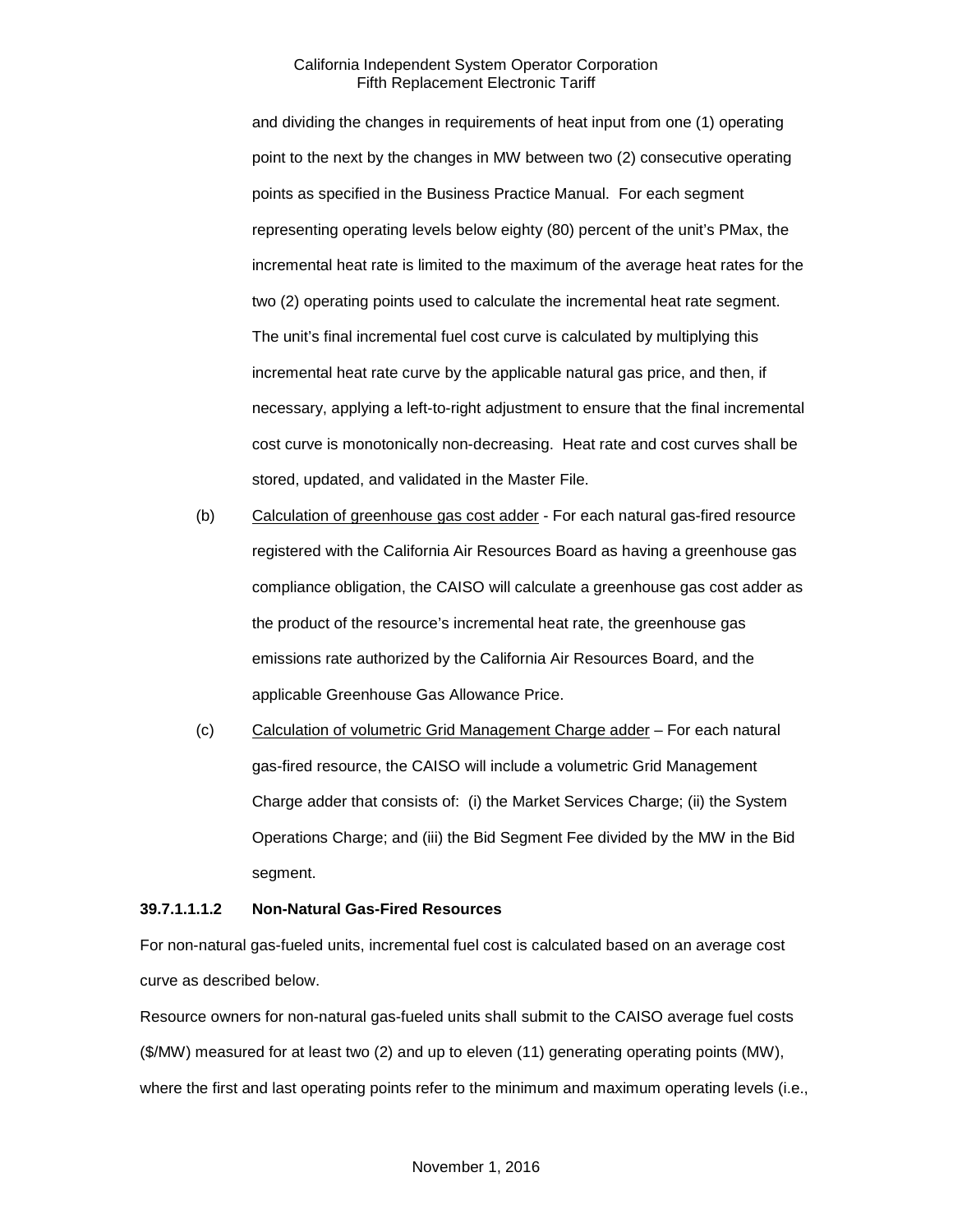PMin and PMax), respectively. The average cost curve formed by the (\$/MWh, MW) pairs is a piece-wise linear curve between operating points, and two (2) average cost pairs yield one (1) incremental cost segment that spans two (2) consecutive operating points. For each segment representing operating levels below eighty (80) percent of the unit's PMax, the incremental cost rate is limited to the maximum of the average cost rates for the two (2) operating points used to calculate the incremental cost segment. The unit's final incremental fuel cost curve is then adjusted, if necessary, applying a left-to-right adjustment to ensure that the final incremental cost curve is monotonically non-decreasing. Cost curves will include: (i) greenhouse gas allowance costs for each non-natural gas-fired resource registered with the California Air Resources Board as having a greenhouse gas compliance obligation, as provided to the CAISO by the Scheduling Coordinator for the resource; and (ii) a volumetric Grid Management Charge adder that consists of: (i) the Market Services Charge; (ii) the System Operations Charge; and (iii) the Bid Segment Fee divided by the MW in the Bid segment. Cost curves shall be stored, updated, and validated in the Master File.

#### **39.7.1.1.1.3 Calculation of Natural Gas Price**

- (a) The CAISO will use different gas price indices for the Day-Ahead Market and the Real-Time Market. If a gas price index is unavailable for any reason, the CAISO will use the most recently available gas price index as set forth in Section 39.7.1.1.1(c).
- (b) For the Day-Ahead Market, the CAISO will use a gas price index reported by the Intercontinental Exchange between 8:00 and 9:00 Pacific Time, which is a volumeweighted average price calculated by the Intercontinental Exchange during its next-day trading window.
- (c) For the Real-Time Market, the CAISO will calculate a gas price index using at least two prices from two or more of the following publications: Natural Gas Intelligence, SNL Energy/BTU's Daily Gas Wire, Platt's Gas Daily, and the Intercontinental Exhcnage. The CAISO will update gas price indices for the Real-Time Market between the hours of 19:00 and 22:00 Pacific Time using natural gas prices published one (1) day prior to the applicable Trading Day, unless gas prices are not published on that day, in which case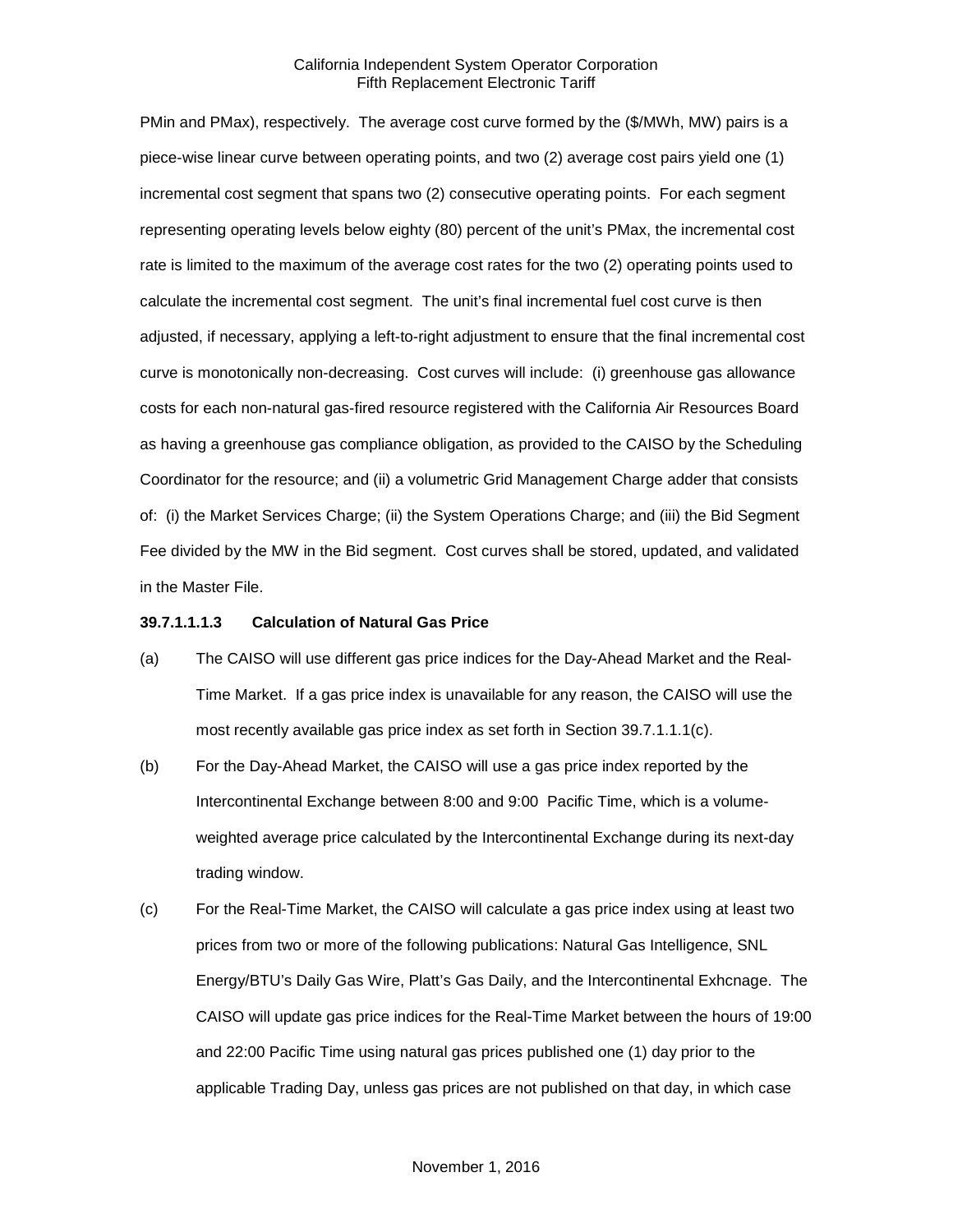the CAISO will use the most recently published prices that are available.

(d) For the Real-Time Market, the CAISO will increase the gas price calculated pursuant to Section 39.7.1.1.1.3(c) for resources receiving gas service from Southern California Gas Company and San Diego Gas & Electric Company by an amount that: (1) improves the dispatch of these resources so that they are more likely to be dispatched to address local needs rather than system needs; (2) better accounts for systematic differences between day-ahead and same-day natural gas prices; and (3) improves the ability to manage the generators' gas usage within applicable gas balancing rules. For applicable resources, the CAISO will initially increase the gas commodity price used in the calculation of Start-Up Costs, Minimum Load Costs, and Transition Costs pursuant to Section 30.4.1.1, and Generated Bids pursuant to Section 40.6.8, by seventy-five (75) percent, and may decrease this amount or increase it further by an amount not to exceed \$2.50 plus two (2) times the next-day gas index price calculated pursuant to Section 39.7.1.1.1.3(b). For applicable resources, the CAISO will initially increase the gas commodity price used in the calculation of Default Energy Bids pursuant to Section 39.7.1.1 by twenty-five (25) percent, and may decrease this amount or increase it further by an amount not to exceed one hundred (100) percent. Upon determining that a subsequent increase in the gas price is necessary after the initial increase, the CAISO will issue a Market Notice specifying the amount of the increase.

#### **39.7.1.1.1.4 Calculation of Greenhouse Gas Allowance Price**

To calculate the Greenhouse Gas Allowance Price, the CAISO will use different greenhouse gas price indices for the Day-Ahead Market and the Real-Time Market and each greenhouse gas price index will be calculated on a daily basis using at least two prices from two or more of the following publications: the Intercontinental Exchange, CME Group, and ARGUS. If a greenhouse gas price index is unavailable for any reason, the CAISO will use the most recent available greenhouse gas price index. For the Day-Ahead Market, the CAISO will update the greenhouse gas price index between 19:00 and 22:00 Pacific Time using prices for greenhouse gas allowances published on the day that is two (2) days prior to the applicable Trading Day, unless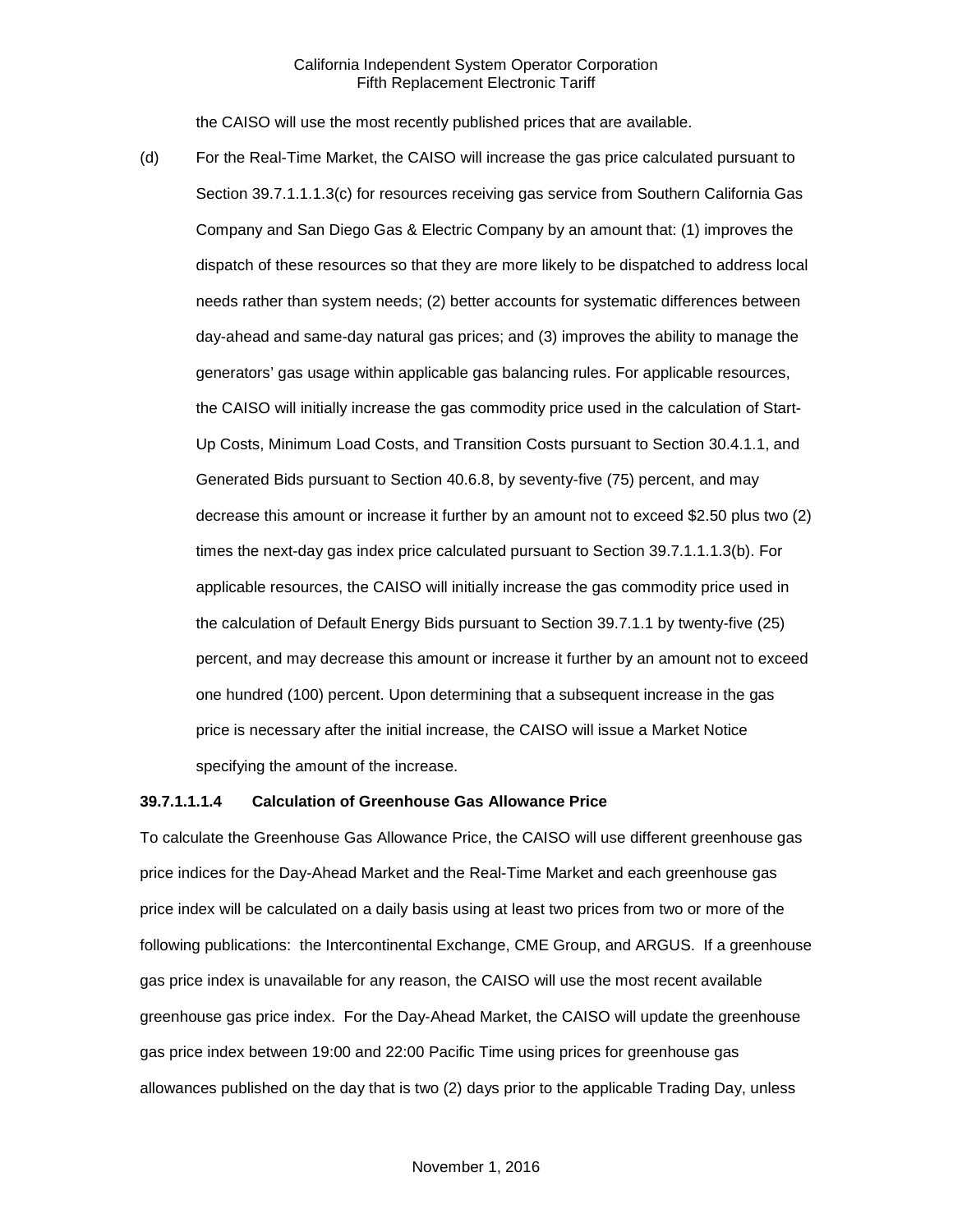prices for greenhouse gas allowances are not published on that day, in which case the CAISO will use the most recently published prices for greenhouse gas allowances that are available. For the Real-Time Market, the CAISO will update greenhouse gas price indices between the hours of 19:00 and 22:00 Pacific Time using prices for greenhouse gas allowances published one (1) day prior to the applicable Trading Day, unless prices for greenhouse gas allowances are not published on that day, in which case the CAISO will use the most recently published prices for greenhouse gas allowances that are available. The CAISO will calculate each Greenhouse Gas Allowance Price during a year using prices for greenhouse gas allowances from that same year.

#### **39.7.1.1.2 Variable Operation and Maintenance Cost Under the Variable Cost Option**

The default value for the variable operation and maintenance cost portion will vary by fuel source or technology as follows: (1) solar \$0.00/MWh; (2) nuclear \$1.00/MWh; (3) coal \$2.00/MWh; (4) wind \$2.00/MWh; (5) hydro \$2.50/MWh; (6) natural gas-fired combined cycle and steam units \$2.80/MWh; (7) geothermal \$3.00 WMh; (8) landfill gas \$4.00/MWh; (9) combustion turbines and reciprocating engines \$4.80/MWh; and (10) biomass \$5.00/MWh. Resource specific values may be negotiated with the CAISO or the Independent Entity charged with calculating the Default Energy Bid. Default operation and maintenance values as well as any negotiated values will also be used to calculate Minimum Load Costs pursuant to Section 30.4.

#### **39.7.1.1.3 Filings with FERC to Recover Actual Marginal Fuel Procurement Costs**

A Scheduling Coordinator for a resource subject to the Variable Cost Option may seek to recover actual marginal fuel procurement costs pursuant to a filing with FERC in accordance with Section 30.11.

#### **39.7.1.2 LMP Option**

The CAISO will calculate the LMP Option for the Default Energy Bid as a weighted average of the lowest quartile of LMPs at the Generating Unit PNode in periods when the unit was Dispatched during the preceding ninety (90) day period for which LMPs that have passed the price validation and correction process set forth in Section 35 are available. The weighted average will be calculated based on the quantities Dispatched within each segment of the Default Energy Bid curve. Each Bid segment created under the LMP Option for Default Energy Bids will be subject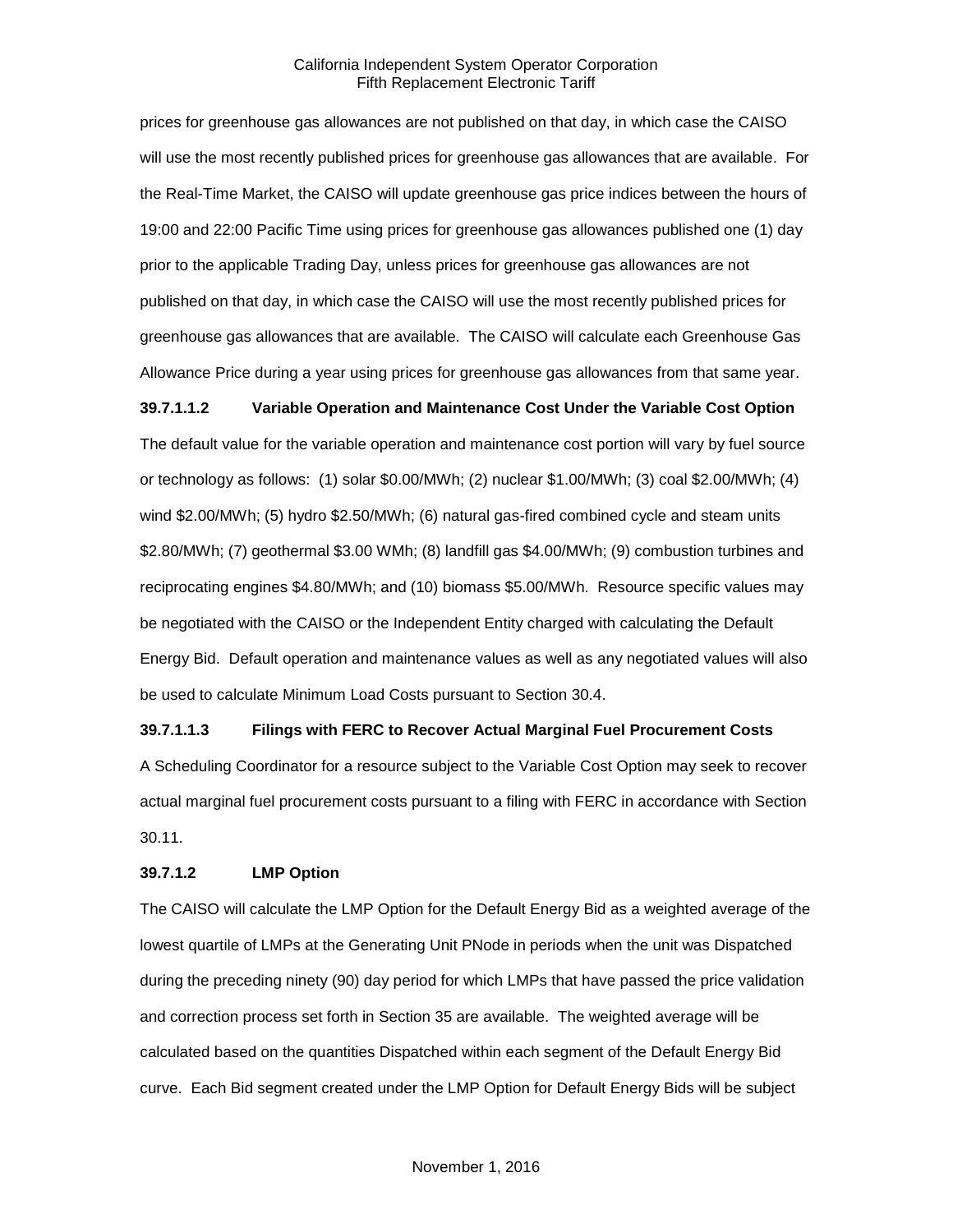to a feasibility test, as set forth in a Business Practice Manual, to determine whether there are a sufficient number of data points to allow for the calculation of an LMP based Default Energy Bid. The feasibility test is designed to avoid excessive volatility of the Default Energy Bid under the LMP Option that could result when calculated based on a relatively small number of prices.

#### **39.7.1.3 Negotiated Rate Option**

#### **39.7.1.3.1 Submission Process**

Scheduling Coordinators that elect the Negotiated Rate Option for the Default Energy Bid shall submit a proposed Default Energy Bid along with supporting information and documentation as described in a BPM. Within ten (10) Business Days of receipt, the CAISO or an Independent Entity selected by the CAISO will provide a written response. If the CAISO or Independent Entity accepts the proposed Default Energy Bid, it will become effective within three (3) Business Days from the date of acceptance by the CAISO and remain in effect until: (1) the Default Energy Bid is modified by FERC; (2) the Default Energy Bid is modified by mutual agreement of the CAISO and the Scheduling Coordinator; or (3) the Default Energy Bid expires, is terminated or is modified pursuant to any agreed upon term or condition or pertinent FERC order.

If the CAISO or Independent Entity selected by the CAISO does not accept the proposed Default Energy Bid, the CAISO or Independent Entity selected by the CAISO and the Scheduling Coordinator shall enter a period of good faith negotiations that terminates sixty (60) days following the date of submission of a proposed Default Energy Bid by a Scheduling Coordinator. If at any time during this period, the CAISO or Independent Entity selected by the CAISO and the Scheduling Coordinator agree upon the Default Energy Bid, it will be become effective within three (3) Business Days of the date of agreement and remain in effect until: (1) the Default Energy Bid is modified by FERC; (2) the Default Energy Bid is modified by mutual agreement of the CAISO and the Scheduling Coordinator; or (3) the Default Energy Bid expires, is terminated or is modified pursuant to any agreed upon term or condition or pertinent FERC order. If by the end of the sixty (60)-day period the CAISO or Independent Entity selected by the CAISO and the Scheduling Coordinator fail to agree on the Default Energy Bid to be used under the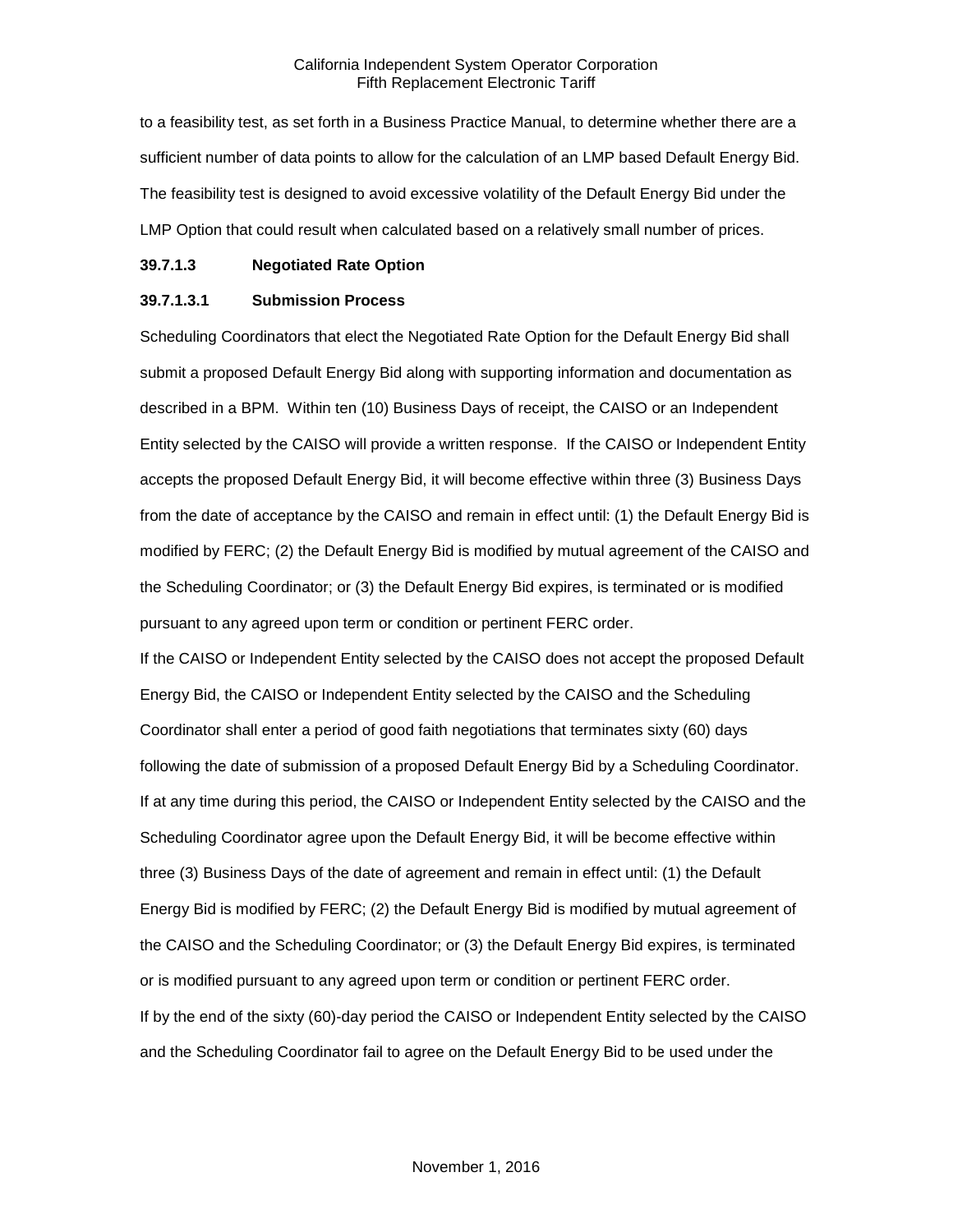Negotiated Rate Option, the Scheduling Coordinator has the right to file a proposed Default Energy Bid with FERC pursuant to Section 205 of the Federal Power Act. During the sixty (60)-day period following the submission of a proposed negotiated Default Energy Bid by a Scheduling Coordinator, and pending FERC's acceptance in cases where the CAISO or Independent Entity selected by the CAISO fail to agree on the Default Energy Bid for use under the Negotiated Rate Option and the Scheduling Coordinator filed a proposed Default Energy Bid with FERC pursuant to Section 205 of the Federal Power Act, the Scheduling Coordinator has the option of electing to use any of the other options available pursuant to Section 39.7. If the Scheduling Coordinator does not elect to use any of the other options available pursuant to Section 39.7, or if sufficient data do not exist to calculate a Default Energy Bid using any of these options, the CAISO may establish a temporary Default Energy Bid as specified in Section 39.7.1.5.

# **39.7.1.3.2 Informational Filings With FERC**

The CAISO shall make an informational filing with FERC of any adders or interim adders for major maintenance expenses determined pursuant to Sections 30.4.1.1.1, 30.4.1.1.2, and 30.4.1.1.4, any Default Energy Bids negotiated pursuant to this section, any temporary Default Energy Bids established pursuant to Section 39.7.1.5, or any custom operations and maintenance adders negotiated pursuant to Section 39.7.1.1.2, no later than seven (7) days after the end of the month in which the Default Energy or operations and maintenance values were established.

#### **39.7.1.4 Frequently Mitigated Unit Option**

A Frequently Mitigated Unit that is eligible for a Bid Adder may select a fourth Default Energy Bid option, which is equal to the Variable Cost Option plus the Bid Adder as described in Section 39.7.

# **39.7.1.5 Temporary Default Energy Bid**

If the Scheduling Coordinator does not elect to use any of the other options available pursuant to Section 39.7.1, or if sufficient data do not exist to calculate a Default Energy Bid using any of the available options, the CAISO will first seek to obtain from the Scheduling Coordinator any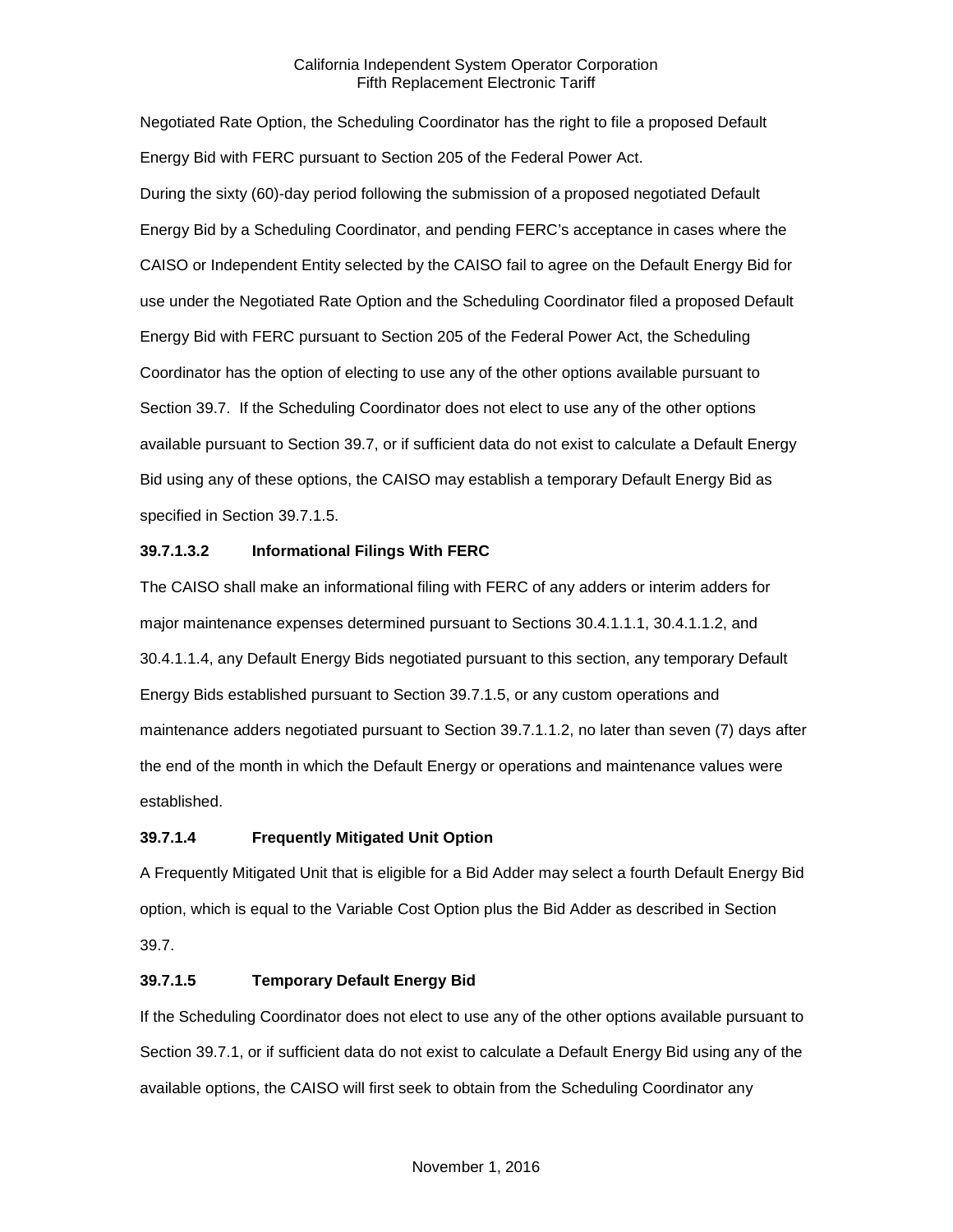additional data required for calculating the Default Energy Bid options available pursuant to 39.7.1. If the provision of additional data by a Scheduling Coordinator results in additional or modified Default Energy Bid options pursuant to 39.7.1, the Scheduling Coordinator will have another opportunity to elect one of these options as its temporary Default Energy Bid. If the Scheduling Coordinator does not elect to use any of the options available pursuant to Section 39.7.1, or if sufficient data still do not exist to calculate a Default Energy Bid using any of the available options, the CAISO may establish a temporary Default Energy Bid based on one or more of the following: (1) operating cost data, opportunity cost, and other appropriate input from the Market Participant; (2) the CAISO's estimated operating costs of the Electric Facility, taking the best information available to the CAISO; (3) an appropriate average of competitive Bids of one or more similar Electric Facilities; or (4) any of the other options for determining a Default Energy Bid for which data are available.

#### **39.7.1.6 Default Energy Bids for RMR Units**

The available capacity in excess of the Maximum Net Dependable Capacity (MNDC) specified in the RMR Contract up to the maximum generation capacity (PMax) is subject to Local Market Power Mitigation. The Scheduling Coordinator for the RMR Unit must rank order its preferences between the Variable Cost Option, the LMP Option, and the Negotiated Rate Option, which shall be the default rank order if no rank order is specified by the Scheduling Coordinator. These preferences will be used to determine the Default Energy Bids for the capacity between the MNDC and PMax. RMR Proxy Bids for RMR Units based on contractually specified costs are used in lieu of Default Energy Bids for the contractual RMR Unit capacity between the minimum generating capacity (PMin) and the MNDC. The CAISO or Independent Entity will concatenate these two calculation methodologies (for calculating RMR Proxy Bids and Default Energy Bids for RMR Units) and will adjust them for monotonicity without lowering any price on either curve to create a single Energy Bid Curve to be used in the MPM processes as described in Sections 31 and 33 for the DAM and RTM, respectively. RMR Units are not eligible to receive a Bid Adder pursuant to Section 39.8 for contractual RMR Unit capacity between PMin and MNDC.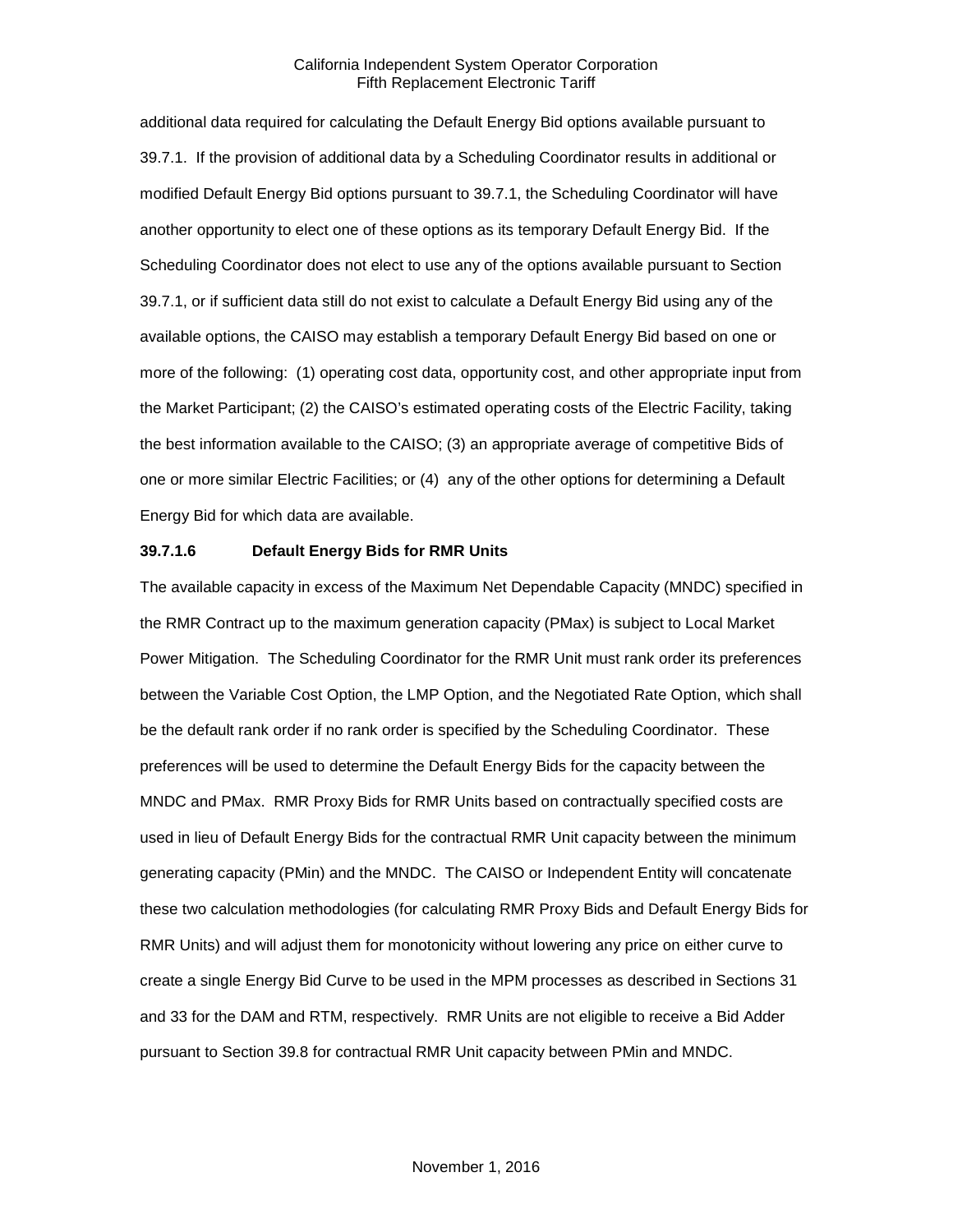# <span id="page-16-0"></span>**39.7.2 Competitive Path Designation**

#### **39.7.2.1 Timing of Assessments**

For the DAM and RTM, the CAISO will make assessments and designations of whether Transmission Constraints are competitive or non-competitive as part of the MPM runs associated with the DAM and RTM, respectively. Only binding Transmission Constraints determined by the MPM process will be assessed in the applicable market.

#### **39.7.2.2 Criteria**

(A) Notwithstanding the provisions in Section 39.7.2.2(B), when the CAISO enforces the natural gas constraint pursuant to Section 27.11, the CAISO may deem selected internal constraints to be non-competitive for specific days or hours based on its determination that actual electric supply conditions may be non-competitive due to anticipated electric supply conditions in the Southern California Gas Company and San Diego Gas & Electric Company gas regions.

(B) Subject to Section 39.7.3, for the DAM and RTM, a Transmission Constraint will be noncompetitive only if the Transmission Constraint fails the dynamic competitive path assessment pursuant to this Section 39.7.2.2.

- (a) Transmission Constraints for the DAM As part of the MPM process associated with the DAM, the CAISO will designate a Transmission Constraint for the DAM as non-competitive when the fringe supply of counter-flow to the Transmission Constraint from all portfolios of suppliers that are not identified as potentially pivotal is less than the demand for counter-flow to the Transmission Constraint. For purposes of determining whether to designate a Transmission Constraint as non-competitive pursuant to this Section 39.7.2.2(a):
	- (i) Counter-flow to the Transmission Constraint means the delivery of Power from a resource to the system load distributed reference bus. If counter-flow to the Transmission Constraint is in the direction opposite to the market flow of Power to the Transmission Constraint, the counterflow to the Transmission Constraint is calculated as the shift factor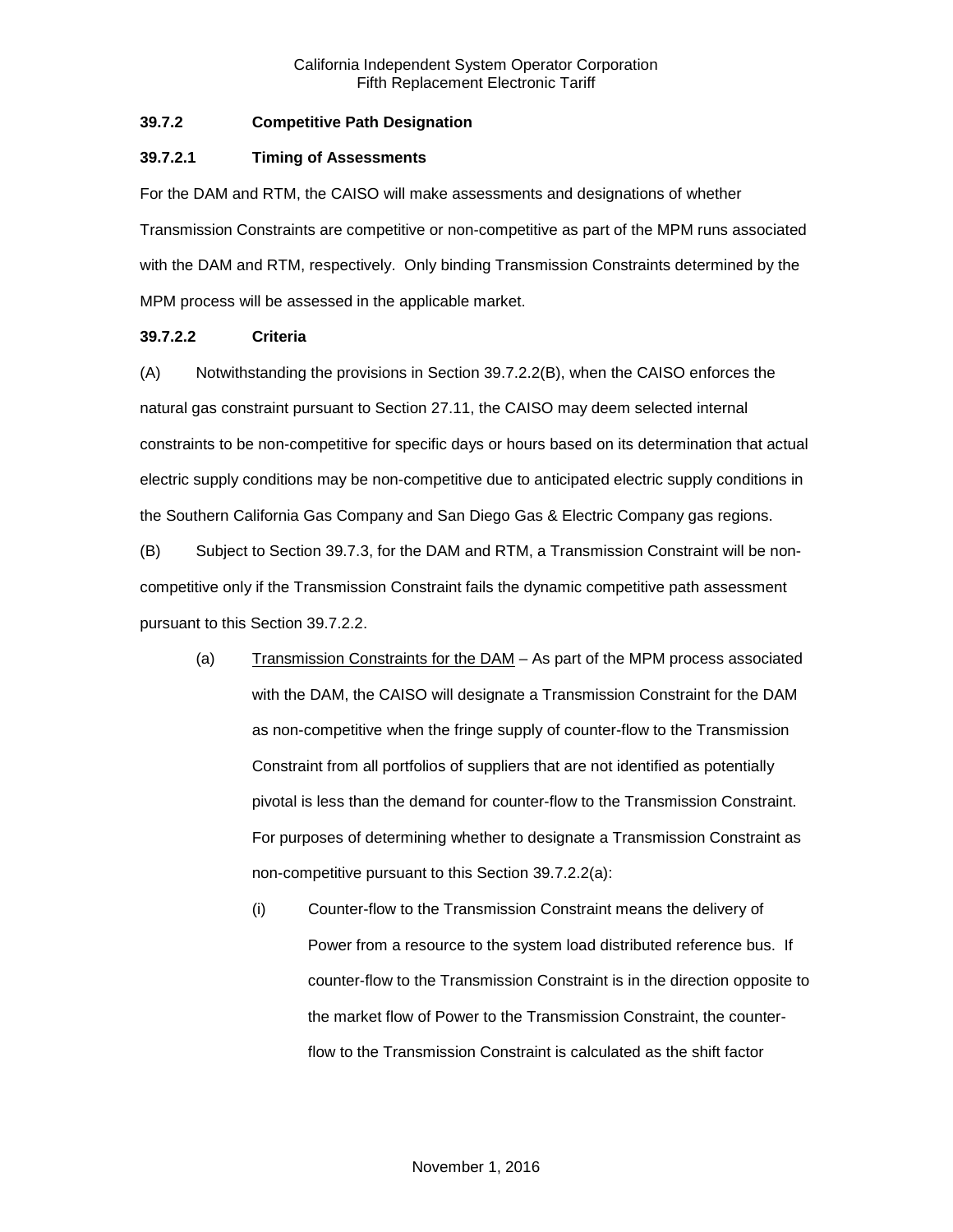multiplied by the resource's scheduled Power. Otherwise, counter-flow to the Transmission Constraint is zero.

- (ii) Fringe supply of counter-flow to the Transmission Constraint means all available capacity from internal resources not controlled by the identified potentially pivotal suppliers and all internal Virtual Supply Awards not controlled by the identified potentially pivotal suppliers that provide counter-flow to the Transmission Constraint. Available capacity reflects the highest capacity of a resource's Energy Bid adjusted for Self-Provided Ancillary Services and derates.
- (iii) Demand for counter-flow to the Transmission Constraint means all internal dispatched Supply and Virtual Supply Awards that provide counter-flow to the Transmission Constraint.
- (iv) Potentially pivotal suppliers mean the three (3) portfolios of net sellers that control the largest quantity of counter-flow supply to the Transmission Constraint.
- (v) Portfolio means the effective available internal generation capacity under the control of the Scheduling Coordinator and/or Affiliate determined pursuant to Section 4.5.1.1.12 and all effective internal Virtual Supply Awards of the Scheduling Coordinator and/or Affiliate. Effectiveness in supplying counter-flow is determined by scaling generation capacity and/or Virtual Supply Awards by the shift factor from that location to the Transmission Constraint being tested.
- (vi) A portfolio of a net seller means any portfolio that is not a portfolio of a net buyer. A portfolio of a net buyer means a portfolio for which the average daily net value of Measured Demand minus Supply over a twelve (12) month period is positive. The average daily net value is determined for each portfolio by subtracting, for each Trading Day, Supply from Measured Demand and then averaging the daily value for all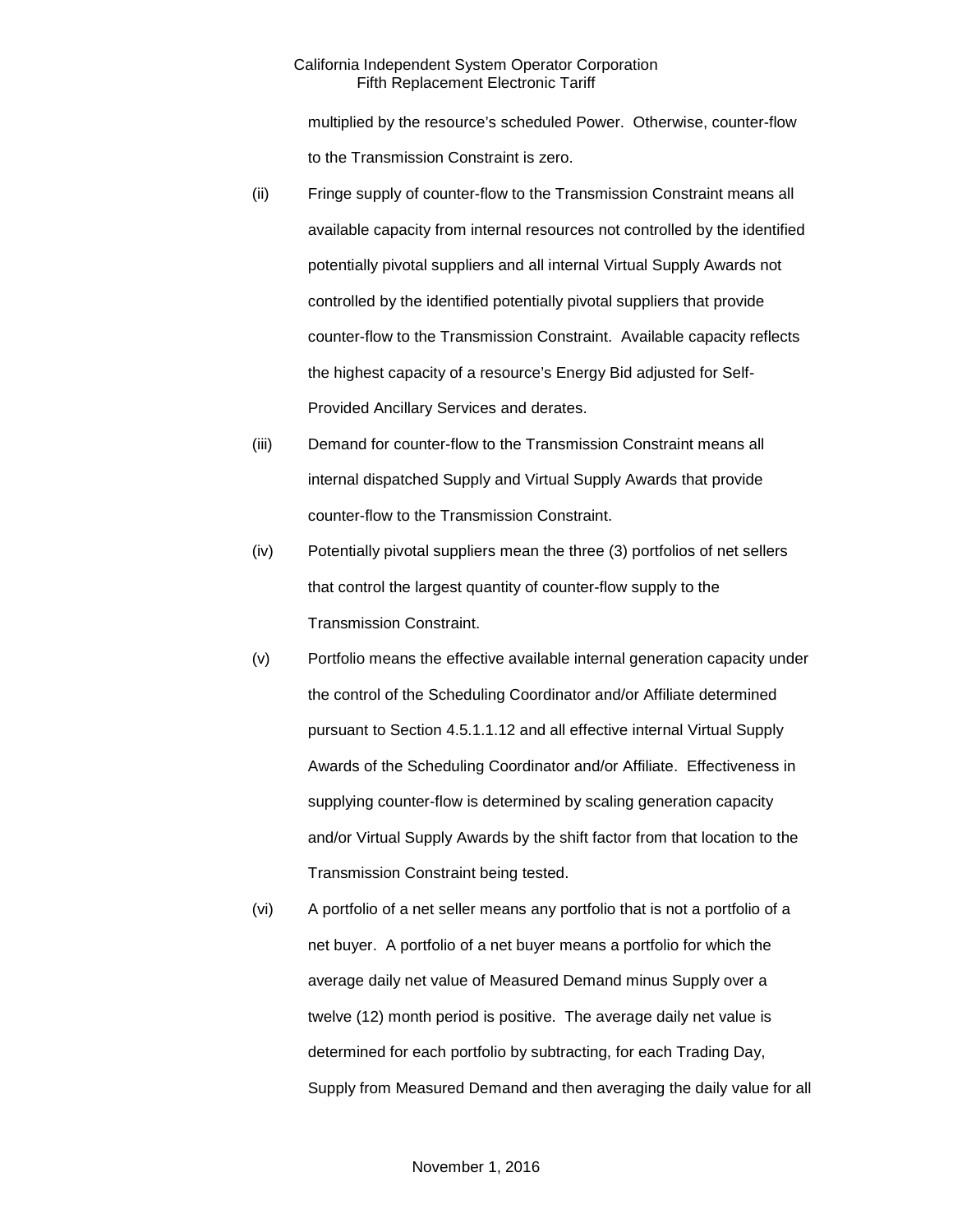Trading Days over the twelve (12) month period. The CAISO will calculate whether portfolios are portfolios of net buyers in the third month of each calendar quarter and the calculations will go into effect at the start of the next calendar quarter. The twelve (12) month period used in this calculation will be the most recent twelve (12) month period for which data is available. The specific mathematical formula used to perform this calculation will be set forth in a Business Practice Manual. Market Participants without physical resources will be deemed to be net sellers for purposes of this Section 39.7.2.2(a)(vi).

- (vii) In determining which Scheduling Coordinators and/or Affiliates control the resources in the three (3) identified portfolios, the CAISO will include resources and Virtual Supply Awards directly associated with all Scheduling Coordinator ID Codes associated with the Scheduling Coordinators and/or Affiliates, as well as all resources that the Scheduling Coordinators and/or Affiliates control pursuant to Resource Control Agreements registered with the CAISO as set forth Section 4.5.1.1.13. Resources identified pursuant to Resource Control Agreements will only be assigned to the portfolio of the Scheduling Coordinator that has control of the resource or whose Affiliate has control of the resource pursuant to the Resource Control Agreements.
- (b) Transmission Constraints for the  $RTM As$  part of the MPM processes associated with the RTM, the CAISO will designate a Transmission Constraint for the RTM as non-competitive when the sum of the supply of counter-flow from all portfolios of potentially pivotal suppliers to the Transmission Constraint and the fringe supply of counter-flow to the Transmission Constraint from all portfolios of suppliers that are not identified as potentially pivotal is less than the demand for counter-flow to the Transmission Constraint. For purposes of determining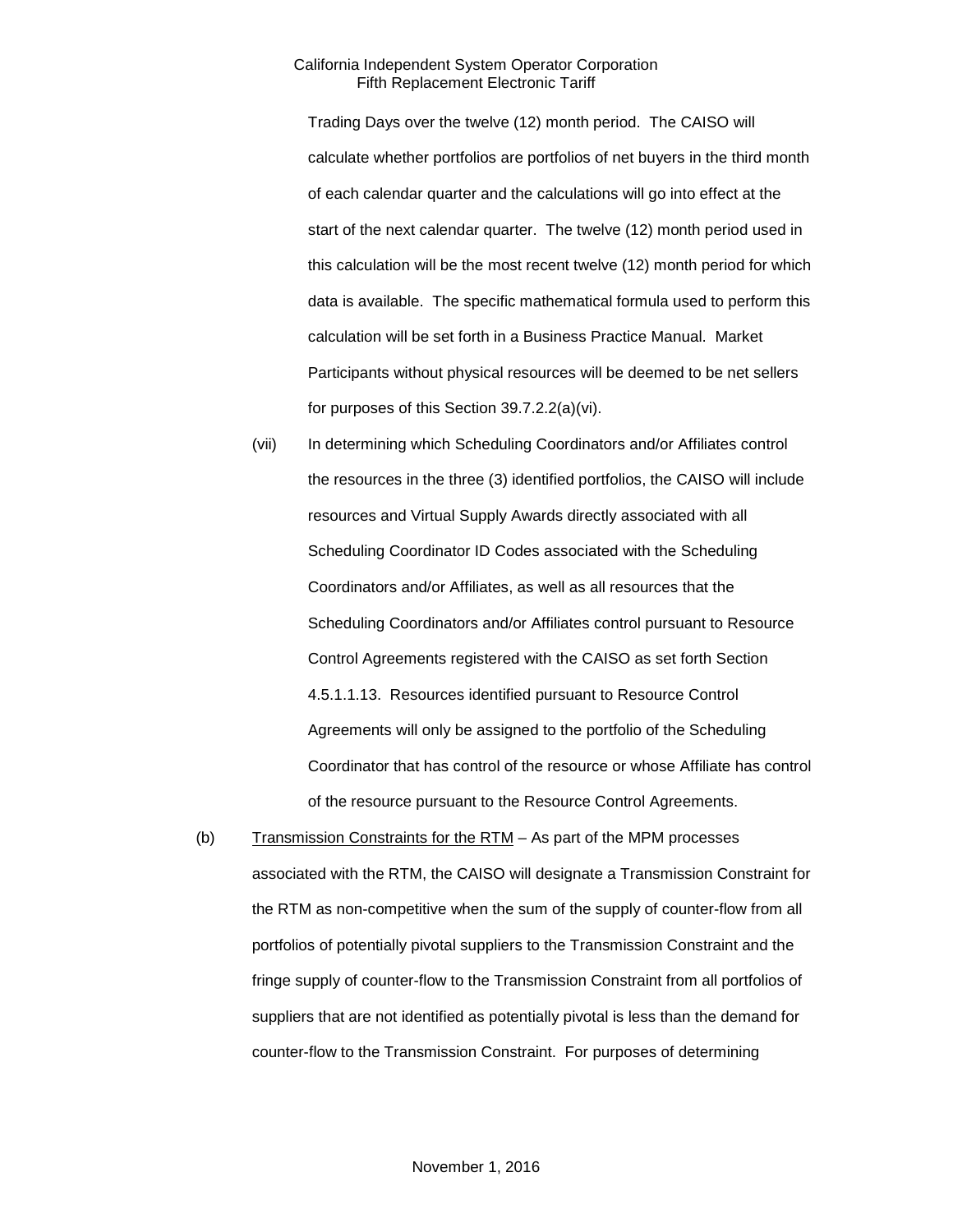whether to designate a Transmission Constraint as non-competitive pursuant to this Section 39.7.2.2(b):

- (i) Counter-flow to the Transmission Constraint has the meaning set forth in Section 39.7.2.2(a)(i).
- (ii) Supply of counter-flow from all portfolios of potentially pivotal suppliers to the Transmission Constraint means the minimum available capacity from internal resources controlled by the identified potentially pivotal suppliers that provide counter-flow to the Transmission Constraint. The minimum available capacity for the current market interval will reflect the greatest amount of capacity that can be physically withheld. The minimum available capacity is the lowest output level the resource could achieve in the current market interval given its dispatch in the last market interval and limiting factors including Minimum Load, Ramp Rate, Self-Provided Ancillary Services, Ancillary Service Awards (in the Real-Time Market only), and derates.
- (iii) Potentially pivotal suppliers mean the three (3) portfolios of net sellers that control the largest quantity of counter-flow supply to the Transmission Constraint that can be withheld. Counter-flow supply to the Transmission Constraint that can be withheld reflects the difference between the highest capacity and the lowest capacity of a resource's Energy Bid (not taking into account the Ramp Rate of the resource), measured from the Dispatch Operating Point for the resource in the immediately preceding fifteen (15) minute FMM interval (taking into account the Ramp Rate of the resource), adjusted for Self-Provided Ancillary Services and derates in determining whether to designate a Transmission Constraint as non-competitive for the RTM, or adjusted for Ancillary Service Awards and derates in determining whether to designate a Transmission Constraint as non-competitive for the RTM. In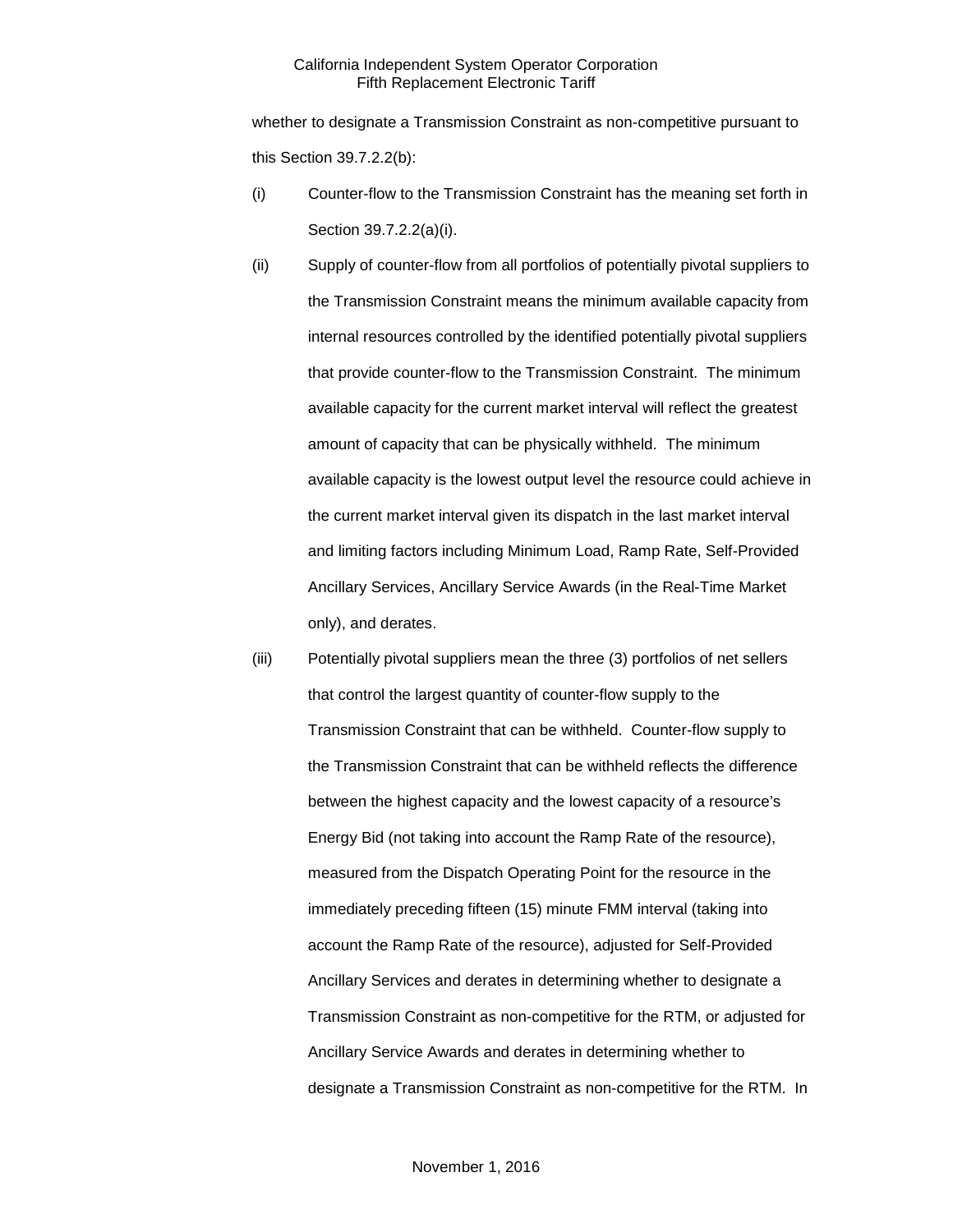determining whether to designate a Transmission Constraint as noncompetitive for the RTM, counter-flow supply to the Transmission Constraint that can be withheld also reflects the PMin of each Short Start Unit with a Start-Up Time of sixty (60) minutes or less that was off-line in the immediately preceding fifteen (15) minute interval of the FMM. In determining whether to designate a Transmission Constraint as noncompetitive for the RTM, counter-flow supply to the Transmission Constraint that can be withheld also reflects the PMin of each Short Start Unit with a Start-Up Time of fifteen (15) minutes or less that was off-line in the immediately preceding fifteen (15) minute interval.

- (iv) Portfolio means the effective available internal generation capacity under the control of the Scheduling Coordinator and/or Affiliate determined pursuant to Sections 4.5.1.1.12 and 39.7.2.2(a)(vii). Effectiveness in supplying counter-flow is determined by scaling generation capacity by the shift factor from that location to the Transmission Constraint being tested.
- (v) A portfolio of a net seller has the meaning set forth in Section 39.7.2.2(a)(vi).
- (vi) Fringe supply of counter-flow to the Transmission Constraint means all available capacity from internal resources not controlled by the identified potentially pivotal suppliers that provide counter-flow to the Transmission Constraint. Available capacity reflects the highest capacity of a resource's Energy Bid (not taking into account the Ramp Rate of the resource), measured from the Dispatch Operating Point for the resource in the immediately preceding fifteen (15) minute interval of the FMM (taking into account the Ramp Rate of the resource), adjusted for Self-Provided Ancillary Services and derates in determining whether to designate a Transmission Constraint as non-competitive for the RTM, or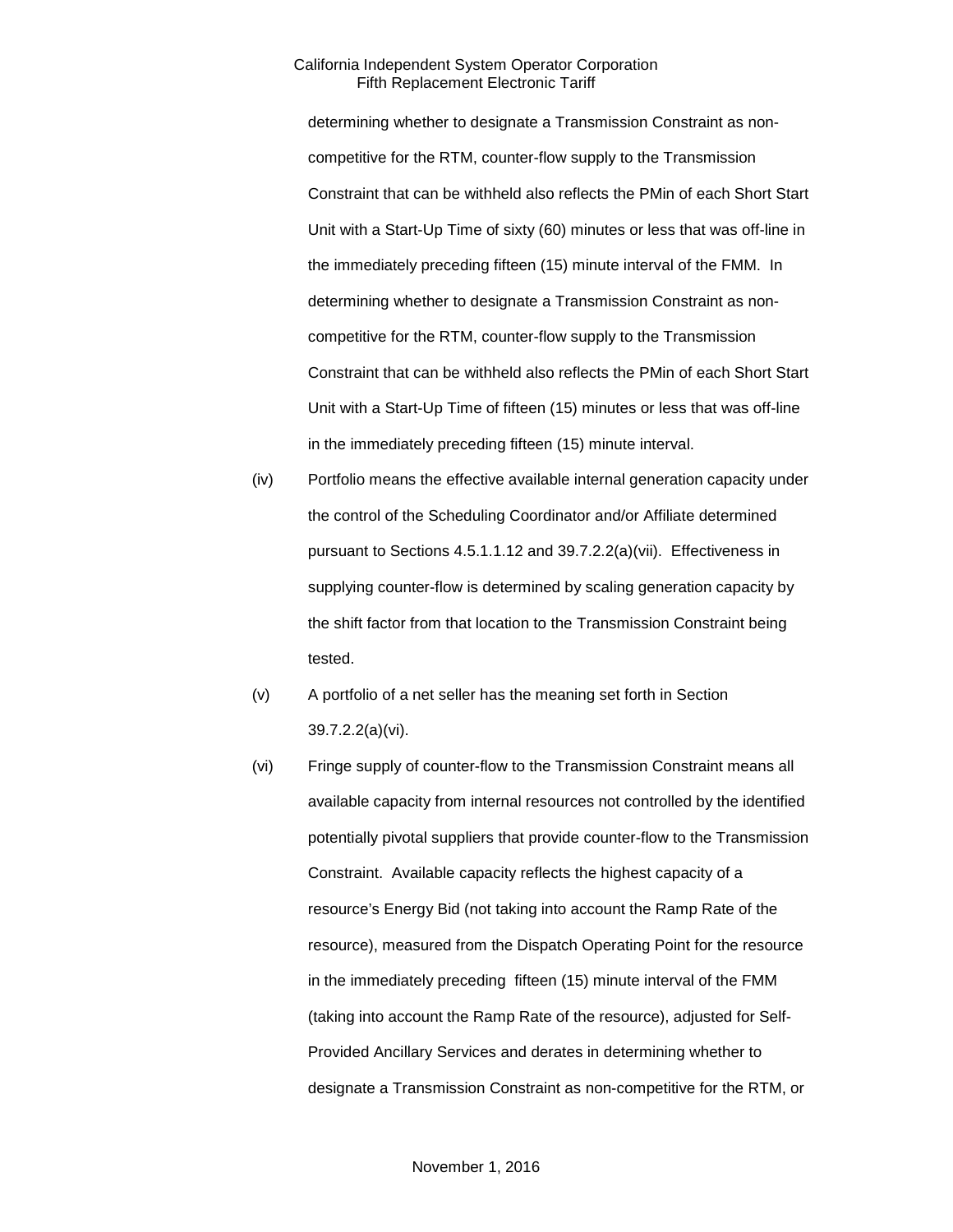adjusted for Ancillary Service Awards and derates in determining whether to designate a Transmission Constraint as non-competitive for the RTM.

(vii) Demand for counter-flow to the Transmission Constraint means all internal dispatched Supply that provides counter-flow to the Transmission Constraint.

# <span id="page-21-0"></span>**39.7.3 Default Competitive Path Designations**

The CAISO will maintain default competitive path designation sets for the Day-Ahead Market and for the Real-Time Market, which the CAISO will use in order to determine the competitiveness or non-competitiveness of Transmission Constraints under two circumstances: (1) in the event of a failure of the CAISO Markets software to perform an assessment of whether Transmission Constraints are competitive or non-competitive pursuant to Section 39.7.2; and (2) in order to determine whether Exceptional Dispatches are related to a non-competitive Transmission Constraint for purposes of mitigation of Exceptional Dispatches of resources under Section 39.10(1). Default competitive path designations will be determined pursuant to the methodology set forth in this Section 39.7.3 and will be updated no less frequently than once every seven (7) days. Until the CAISO has developed sufficient information to develop default competitive path designations, the CAISO will continue to utilize the most recent list of competitive path designations determined prior to the effective date of this tariff provision.

# **39.7.3.1 Methodology for Determining Day-Ahead Default Competitive Path Designations for Transmission Constraints Other Than Path 15 and Path 26 Transmission Constraints**

The CAISO will designate a Transmission Constraint other than the Path 15 Transmission Constraint or the Path 26 Transmission Constraint as competitive for purposes of determining default competitive path designations for the Day-Ahead Market only if both of the following conditions are met:

(1) Congestion occurred on the Transmission Constraint in ten (10) or more hours of the days for which the Transmission Constraint was tested for competitiveness pursuant to Section 39.7.2; and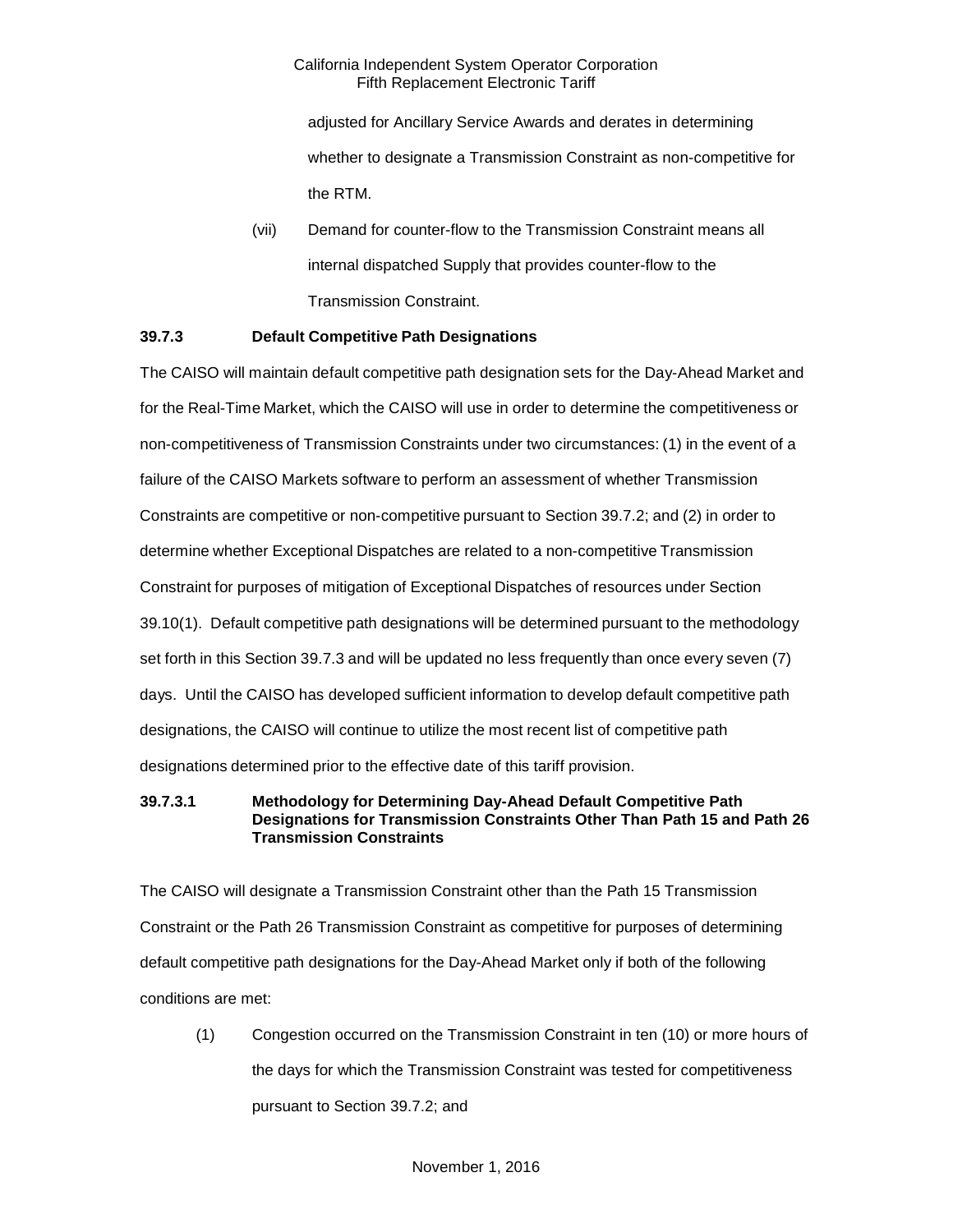(2) the Transmission Constraint was deemed competitive pursuant to Section 39.7.2 in seventy-five (75) percent or more of the instances in which the Transmission Constraint was binding when tested. These calculations will be made utilizing data from the Day-Ahead Market for the most recent sixty (60) Trading Days for which data is available. The CAISO will designate a Transmission Constraint other than the Path 15 Transmission Constraint or the Path 26 Transmission Constraint as non-competitive if the CAISO lacks sufficient data to determine whether the occurrences set forth in Sections 39.7.3.1(1) and 39.7.3.1(2) took place on the Transmission Constraint over the sixty (60) Trading Day period.

**39.7.3.2 Methodology for Determining HASP/RTM Default Competitive Path Designations for Transmission Constraints Other Than Path 15 and Path 26 Transmission Constraints**

The CAISO will designate a Transmission Constraint other than the Path 15 Transmission Constraint or the Path 26 Transmission Constraint as competitive for purposes of determining default competitive path designations for the HASP/RTM only if both of the following conditions are met:

- (1) Congestion occurred on the Transmission Constraint in ten (10) or more of the hours for which the Transmission Constraint was tested for competitiveness pursuant to Section 39.7.2; and
- (2) the Transmission Constraint was deemed competitive pursuant to Section 39.7.2 in seventy-five (75) percent or more of the instances in which the Transmission Constraint was binding when tested.

These calculations will be made utilizing data from the Real-Time Market for the most recent sixty (60) Trading Days for which data is available. If the Transmission Constraint was binding during any 15-minute interval during an hour, then the Transmission Constraint will be deemed to be binding for the entire hour. If the Transmission Constraint was determined to be non-competitive during any 15-minute interval during an hour, then the Transmission Constraint will be deemed to be non-competitive for the entire hour. The CAISO will designate a Transmission Constraint other than the Path 15 Transmission Constraint or the Path 26 Transmission Constraint as non-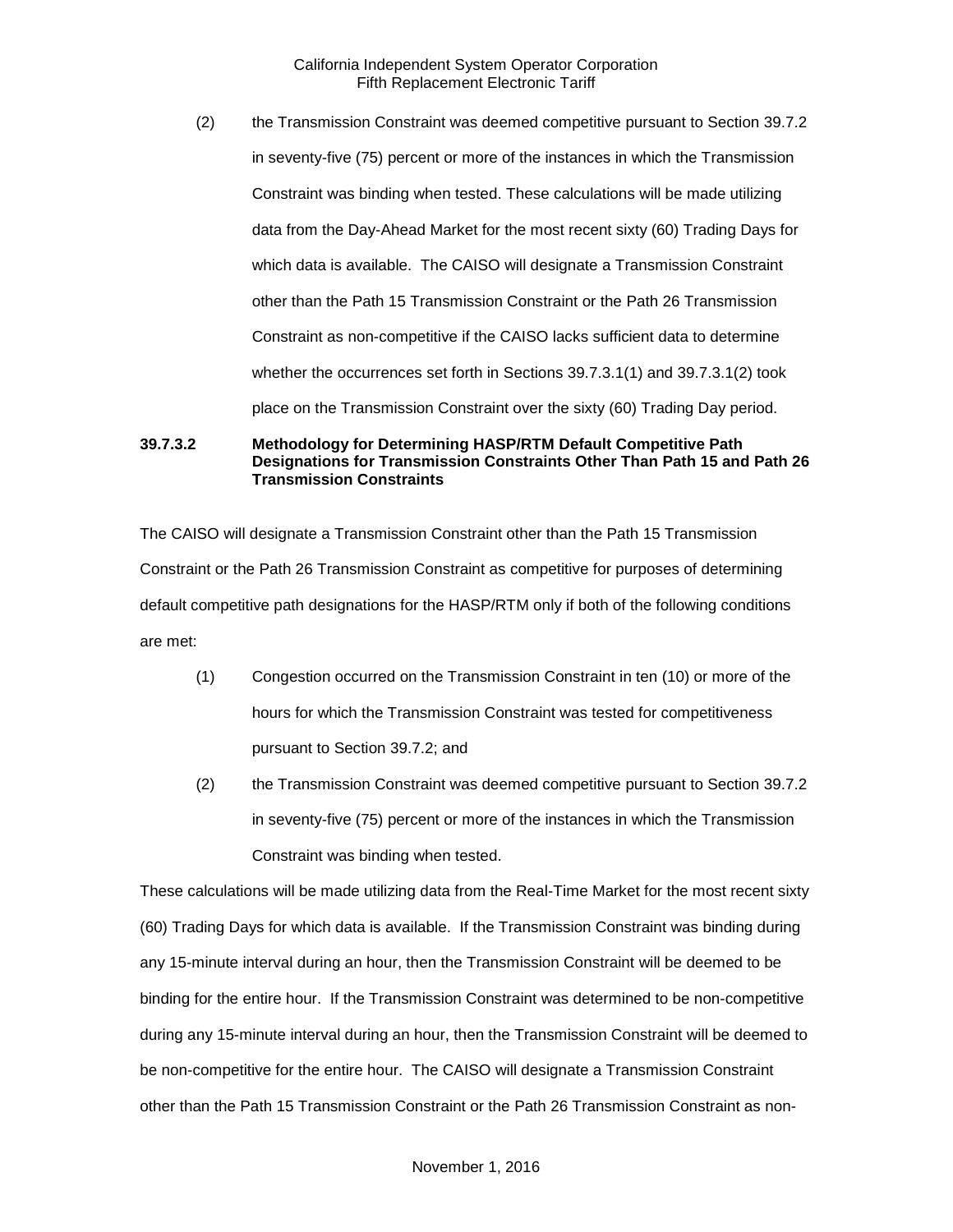competitive if the CAISO lacks sufficient data to determine whether the occurrences set forth in Sections 39.7.3.2(1) and 39.7.3.2(2) took place on the Transmission Constraint over the sixty (60) Trading Day period.

# **39.7.3.3 Methodology for Determining Day-Ahead Default Competitive Path Designations for Path 15 and Path 26 Transmission Constraints**

The CAISO will designate the Path 15 Transmission Constraint or the Path 26 Transmission Constraint as competitive for purposes of determining default competitive path designations for the Day-Ahead Market unless both of the following conditions are met:

- (1) Congestion occurred on the Transmission Constraint in ten (10) or more hours of the days for which the Transmission Constraint was tested for competitiveness pursuant to Section 39.7.2; and
- (2) the Transmission Constraint was deemed competitive pursuant to Section 39.7.2 in fewer than seventy-five (75) percent of the instances in which the Transmission Constraint was binding when tested.

These calculations will be made utilizing data from the MPM for the Day-Ahead Market for the most recent sixty (60) Trading Days for which data is available. The CAISO will designate the Path 15 Transmission Constraint or the Path 26 Transmission Constraint as competitive if the CAISO lacks sufficient data to determine whether the occurrences set forth in Sections 39.7.3.3(1) and 39.7.3.3(2) took place on the Transmission Constraint over the sixty (60) Trading Day period.

# **39.7.3.4 Methodology for Determining RTM Default Competitive Path Designations for Path 15 and Path 26 Transmission Constraints**

The CAISO will designate the Path 15 Transmission Constraint or the Path 26 Transmission Constraint as competitive for purposes of determining default competitive path designations for the RTM unless both of the following conditions are met:

(1) Congestion occurred on the Transmission Constraint in ten (10) or more of the hours for which the Transmission Constraint was tested for competitiveness pursuant to Section 39.7.2; and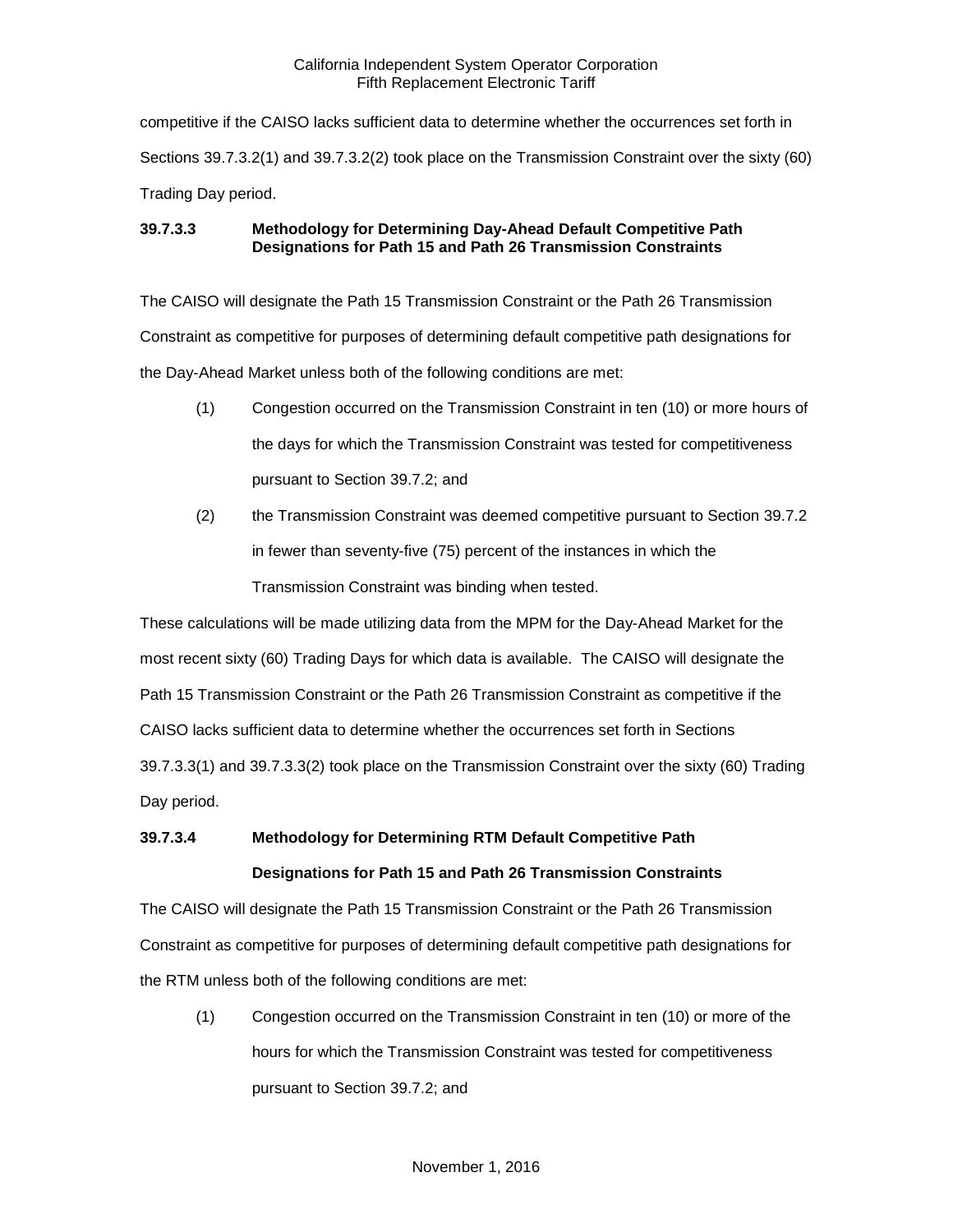(2) the Transmission Constraint was deemed competitive pursuant to Section 39.7.2 in fewer than seventy-five (75) percent of the instances in which the Transmission Constraint was binding when tested.

These calculations will be made utilizing data from the MPM for the Real-Time Market for the most recent sixty (60) Trading Days for which data is available. If the Transmission Constraint was binding during any 15-minute interval during an hour, then the Transmission Constraint will be deemed to be binding for the entire hour. If the Transmission Constraint was determined to be non-competitive during any 15-minute interval during an hour, then the Transmission Constraint will be deemed to be non-competitive for the entire hour. The CAISO will designate the Path 15 Transmission Constraint or the Path 26 Transmission Constraint as competitive if the CAISO lacks sufficient data to determine whether the occurrences set forth in Sections 39.7.3.4(1) and 39.7.3.4(2) took place on the Transmission Constraint over the sixty (60) Trading Day period.

#### <span id="page-24-0"></span>**39.8 Eligibility For Bid Adder**

A Scheduling Coordinator submitting Bids for Generating Units is eligible to have a Bid Adder applied to a Generating Unit for the next operating month if the criteria in Section 39.8.1 are met as determined on a monthly basis in the preceding month.

#### <span id="page-24-1"></span>**39.8.1 Bid Adder Eligibility Criteria**

To receive a Bid Adder, a Generating Unit must: (i) have a Mitigation Frequency that is greater than eighty (80) percent in the previous twelve (12) months; and (ii) must not have a contract to be a Resource Adequacy Resource for its entire Net Qualifying Capacity, or be designated under the CPM for its entire Eligible Capacity, or be subject to an obligation to make capacity available under this CAISO Tariff. If a Generating Unit is designated under the CPM for a portion of its Eligible Capacity, the provisions of this section apply only to the portion of the capacity not designated. Scheduling Coordinators for Generating Units seeking to receive Bid Adders must further agree to be subject to the Frequently Mitigated Unit option for a Default Energy Bid. Run hours are those hours during which a Generating Unit has positive metered output. Generating Units that received RMR Dispatches and/or incremental Bids dispatched out of economic merit order to manage local Congestion in an hour prior to the effective date of this Section will have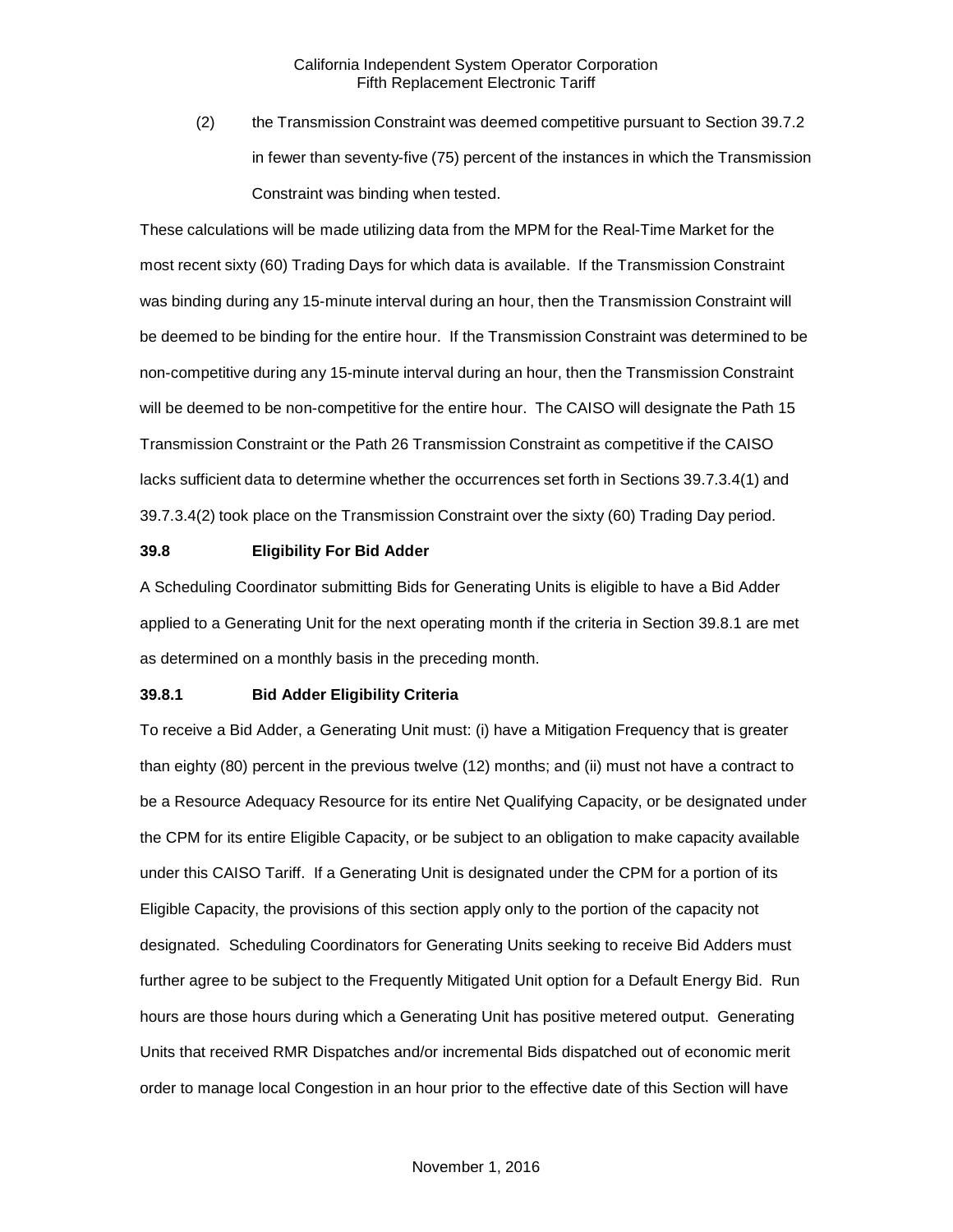that hour counted as a mitigated hour in their Mitigation Frequency. After the first twelve (12) months from the effective date of this Section, the Mitigation Frequency will be based entirely on a Generating Unit being mitigated under the MPM procedures in Sections 31 and 33.

#### <span id="page-25-0"></span>**39.8.2 New Generating Units**

For new Generating Units, with less than twelve (12) months of operation, determination of eligibility for the Bid Adder will be based on data beginning with the first date the Generating Unit participated in the CAISO Markets through the end date of the period for which the Mitigation Frequency is being calculated. The 200 run hour criteria will be pro-rated for the proportion of a twelve (12)-month period that the new Generating Unit submitted effective Bids in the CAISO markets.

#### <span id="page-25-1"></span>**39.8.3 Bid Adder Values**

The value of the Bid Adder will be either: (i) a unit-specific value determined in consultation with the CAISO or an independent entity selected by the CAISO, or (ii) a default Bid Adder of \$24/MWh. For Generating Units with a portion of their capacity identified as meeting an LSE's Resource Adequacy Requirements, that Generating Unit's Bid Adder value will be reduced by the percent of the Generating Unit's capacity that is identified as meeting an LSE's Resource Adequacy Requirements. The reduced Bid Adder will be applied to that Generating Unit's entire Default Energy Bid Curve.

#### <span id="page-25-2"></span>**39.9 CRR Monitoring And Affiliate Disclosure Requirements**

The CAISO will monitor the CRR holdings and CAISO Markets activity for anomalous market behavior, gaming, or exercise of market power resulting from CRR ownership concentrations that are not aligned with actual transmission usage as a result of secondary market auction outcomes. If the CAISO identifies such behavior it may seek FERC approval to impose position limits on the total number or MW quantity of CRRs that may be held by any single entity and its Affiliates. Each CRR Holder or Candidate CRR Holder must notify the CAISO of any Affiliate that is a CRR Holder, Candidate CRR Holder, or Market Participant, any Affiliate that participates in an organized electricity market in North America, and any guarantor of any such Affiliate.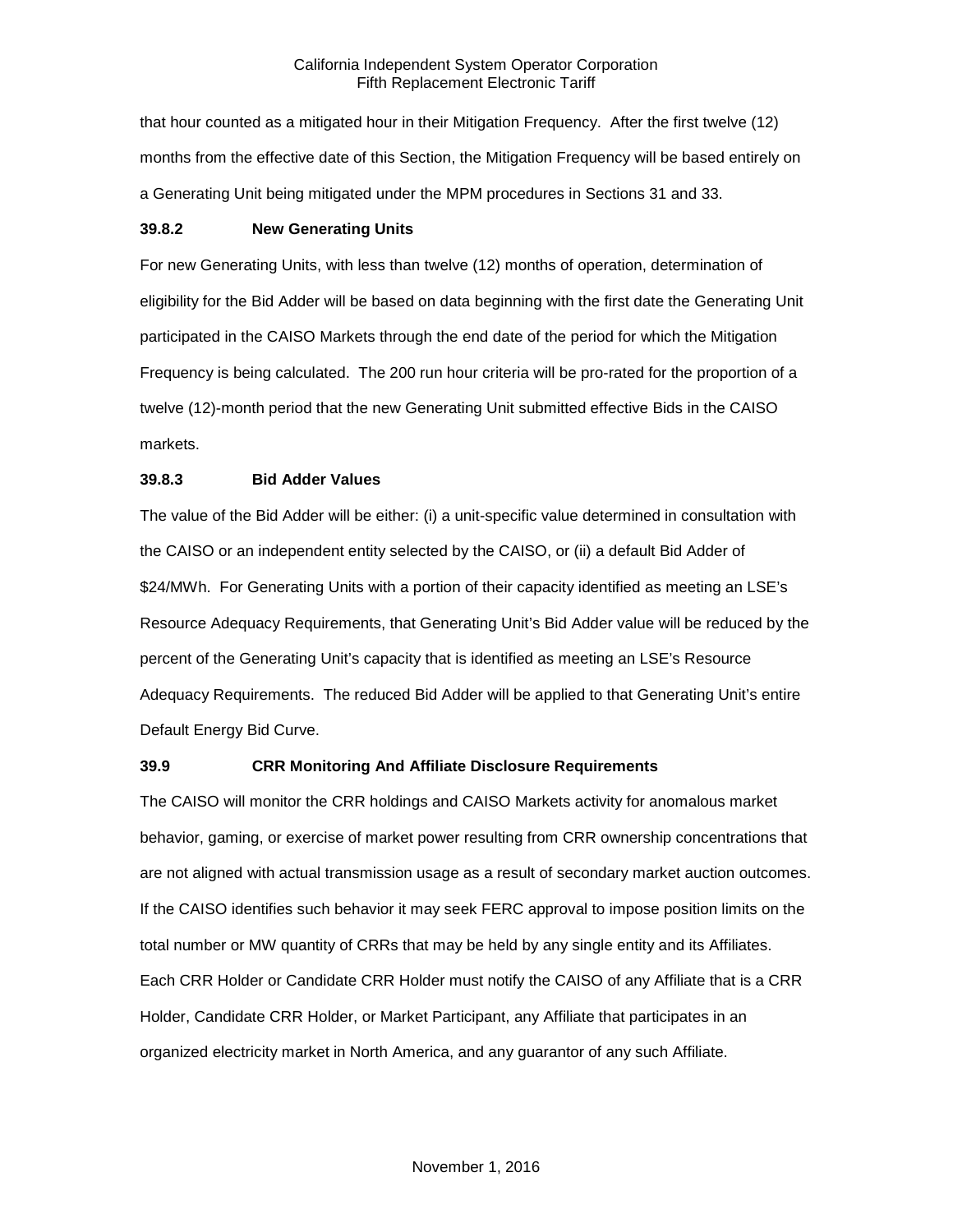# <span id="page-26-0"></span>**39.10 Mitigation Of Exceptional Dispatches Of Resources**

The CAISO shall apply Mitigation Measures to Exceptional Dispatches of resources when such resources are committed or dispatched under Exceptional Dispatch for purposes of: (1) addressing reliability requirements related to non-competitive Transmission Constraints; (2) ramping resources with Ancillary Services Awards or RUC Capacity to a dispatch level that ensures their availability in Real-Time; (3) ramping resources to their Minimum Dispatchable Level in Real-Time; and (4) addressing unit-specific environmental constraints not incorporated into the Full Network Model or the CAISO's market software that affect the dispatch of Generating Units in the Sacramento Delta and are commonly known as "Delta Dispatch".

# <span id="page-26-1"></span>**39.10.1 Measures For Resources Eligible For Supplemental Revenues**

In all cases where a resource is subject to Mitigation Measures under Section 39.10, and the resource is eligible for supplemental revenues pursuant to Section 39.10.3, Exceptional Dispatch Energy delivered by the resource shall be settled as set forth in either Section 11.5.6.7.1 or Section 11.5.6.7.3, whichever is applicable.

# <span id="page-26-2"></span>**39.10.2 Resources Not Eligible For Supplemental Revenues**

In all cases where a resource is subject to Mitigation Measures under Section 39.10, and the resource is not eligible for supplemental revenues pursuant to Section 39.10.3, Exceptional Dispatch Energy delivered by the resource shall be settled as set forth in either Section 11.5.6.7.2 or Section 11.5.6.7.3, whichever is applicable.

# <span id="page-26-3"></span>**39.10.3 Eligibility For Supplemental Revenues**

Except as provided in Section 39.10.4, a resource that is committed or dispatched under Exceptional Dispatch shall be eligible for supplemental revenues only during such times that the capacity from the resource dispatch under Exceptional Dispatch is Eligible Capacity, the Eligible Capacity does not have an offer into the applicable CSP, and has declined an Exceptional Dispatch CPM designation offered under Section 43A.2.5.

# <span id="page-26-4"></span>**39.10.4 Limitation On Supplemental Revenues**

Supplemental revenues authorized under this Section 39.10 shall not exceed within a 30-day period (this 30-day period begins on the day of the first Exceptional Dispatch of the resource and